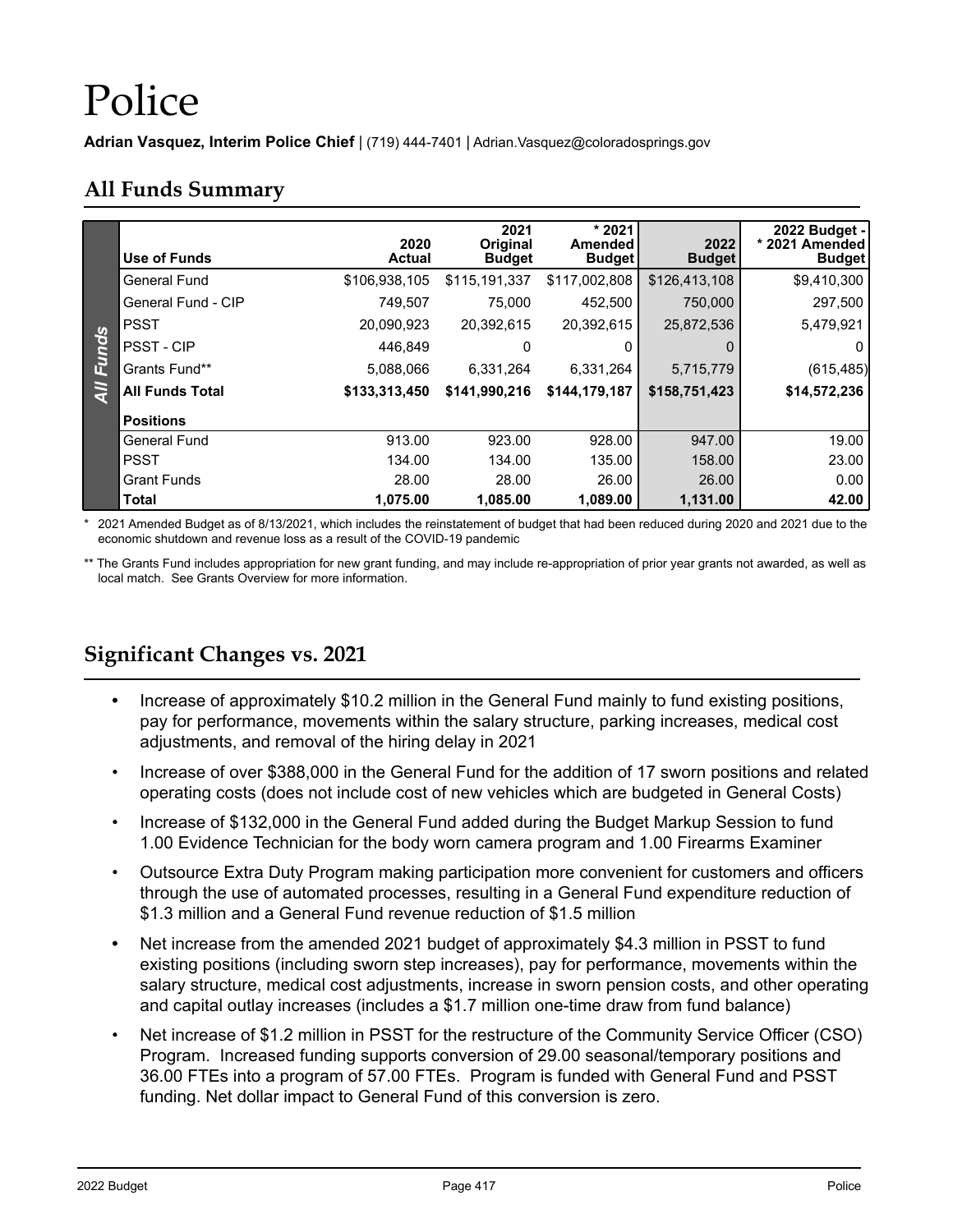## **Police Department - Overview**

The Colorado Springs Police Department (CSPD) provides police services in partnership with the community to promote the safety and welfare of our residents. Police services span a large continuum, from answering residents' calls for service to solving crimes. Police services also include other critical components, such as community and media outreach, victim services, traffic safety and enforcement, crime prevention, tactical operations, and crime lab services.

To achieve this mission, the CSPD collaborates extensively with local, state, and federal partners including the military, multiple communities, and other public sectors. Numerous relationships are essential to gathering community input on police services and engaging the community as partners in solving issues.

The Colorado Springs Police Department is comprised of four components: The Office of the Chief of Police; the Patrol Operations Bureau; the Investigative and Special Operations Bureau; and, the Operations Support Bureau.

**The Office of the Chief of Police** provides leadership and strategic direction for the Police Department. Here, CSPD's commitment to providing residents with access to timely, accurate information is met; the Department's goals, objectives, policies and priorities for each assigned service area are developed in accordance with best practices; and, human and fiscal resources are properly managed.

**The Patrol Operations Bureau** consists of the Gold Hill Division, Falcon Division, Sand Creek Division, and Stetson Hills Division.

*Patrol Divisions* respond to residents' calls for service, conduct criminal investigations, provide traffic and DUI enforcement, investigate traffic crashes, and engage in problem-solving efforts in collaboration with the community and our schools. Patrol officers are also involved in providing safety assessments and public awareness presentations. In addition, specially trained, nonsworn Community Service Officers assigned to each patrol division perform a variety of duties that have traditionally been handled by police officers.

#### **The Investigative and Special Operations Bureau**

The **Investigations Division** investigates violent crimes, including homicides, sexual assaults, felony assaults, child abuse, felony domestic violence, and felony elder abuse; provides assistance to victims of crimes; investigates financial crimes to include fraud and identity theft; investigates and combats the exploitation of children on the Internet; operates the Metro Crime Lab where DNA analyses and many other tests and evaluations of physical evidence are performed; and, provides crime scene investigation.

The **Specialized Enforcement Division's** mission is to provide a tactical and/or canine response to volatile situations, security to numerous municipal facilities, traffic enforcement at high accident locations and school zones, and investigations of major accidents. The Specialized Enforcement Division also supports special events throughout the City and provides VIP security services for dignitaries visiting our community.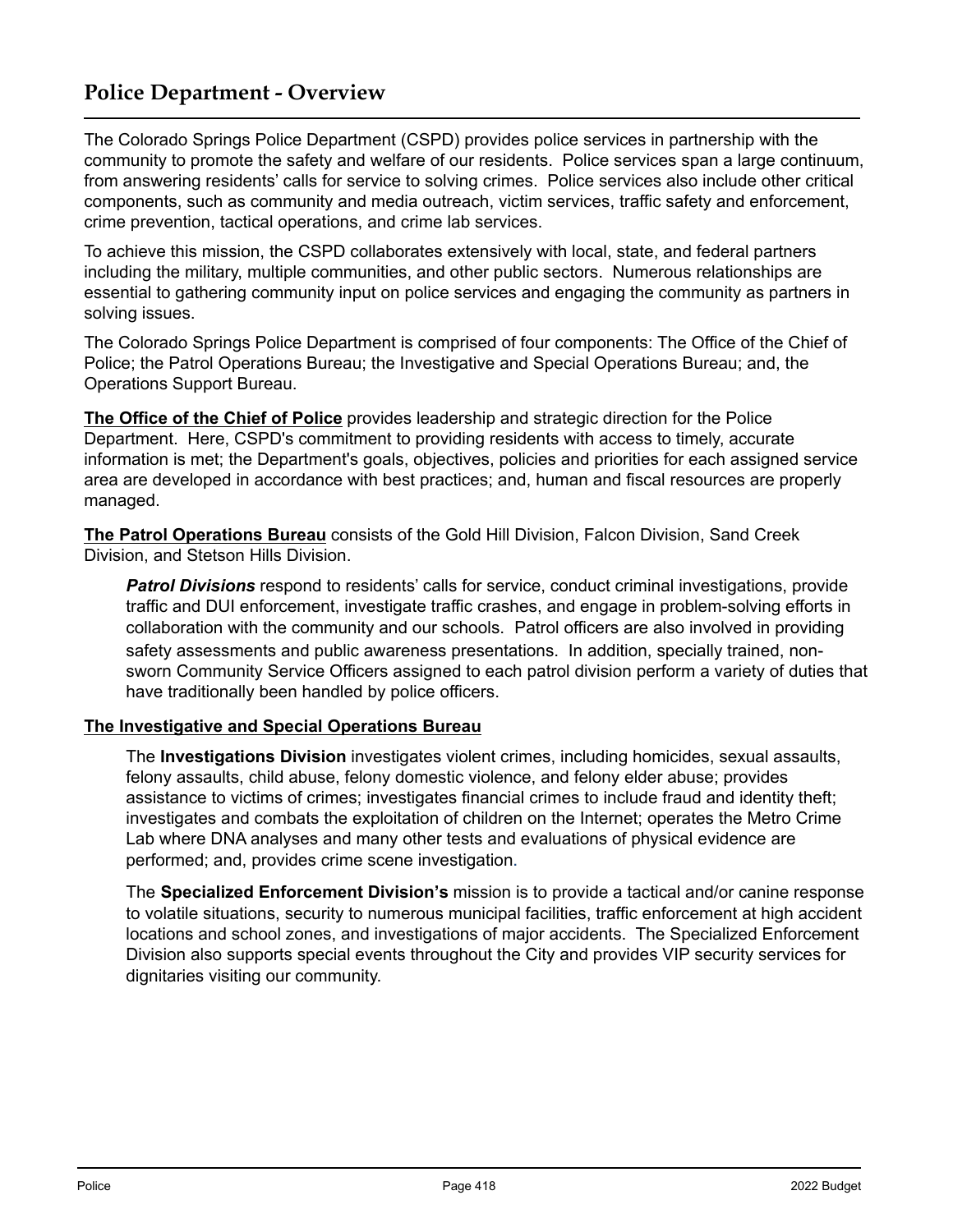The **Metro Vice, Narcotics and Intelligence Division (MVNI)** works to impact the local drug and human trafficking market and its negative effects on our community; and acts to eliminate other vice crimes such as prostitution and illegal gambling. The Division is also responsible for enforcement and compliance of laws and regulations affecting marijuana and liquor throughout the 4<sup>th</sup> Judicial District. MVNI also includes the Robbery, Strategic Investigations, Motor Vehicle Theft, and Armed Violent Offender units. MVNI is multijurisdictional, with members from the Colorado Springs, Woodland Park and Fountain Police Departments, as well as the El Paso County Sheriff's Office. MVNI is actively engaged with similar federal and state investigative agencies, allowing for criminal information gathering and sharing, threat analysis and enforcement. In addition, MVNI oversees the Strategic Information Center (STIC), an active collaboration of Crime Analysis and Intelligence, responsible for advancing Intelligence Led Policing within CSPD.

#### **The Operations Support Bureau**

The **Professional Standards Division** is responsible for a number of compliance functions, such as maintenance of policies and procedures, accreditation, and internal investigations. This Division is also responsible for the Department's continuous connection to the community through the Media Liaison and Community Relations Unit. Professional Standards is also responsible for the Evidence and Impound units.

The **Communications Center** is responsible for answering 911 and non-emergency calls and for dispatching police, fire and/or medical services within the City of Colorado Springs. Through the knowledge, procedures, and skills of the trained communications personnel, pre-arrival instructions are given to callers while responders are en route.

The **Management Services Division** is responsible for the Training Academy which provides training for applicants who have been hired as police officers by CSPD, and ongoing training for existing employees. Interface with the City's Information Technology Division and oversight of CSPD's multiple technology solutions are also responsibilities of the Management Services Division. In addition, this Division includes the Community Advancing Public Safety (CAPS) volunteer program, the Records and Identification Section; and, the department's fleet and resource allocation, facilities maintenance, and capital project management.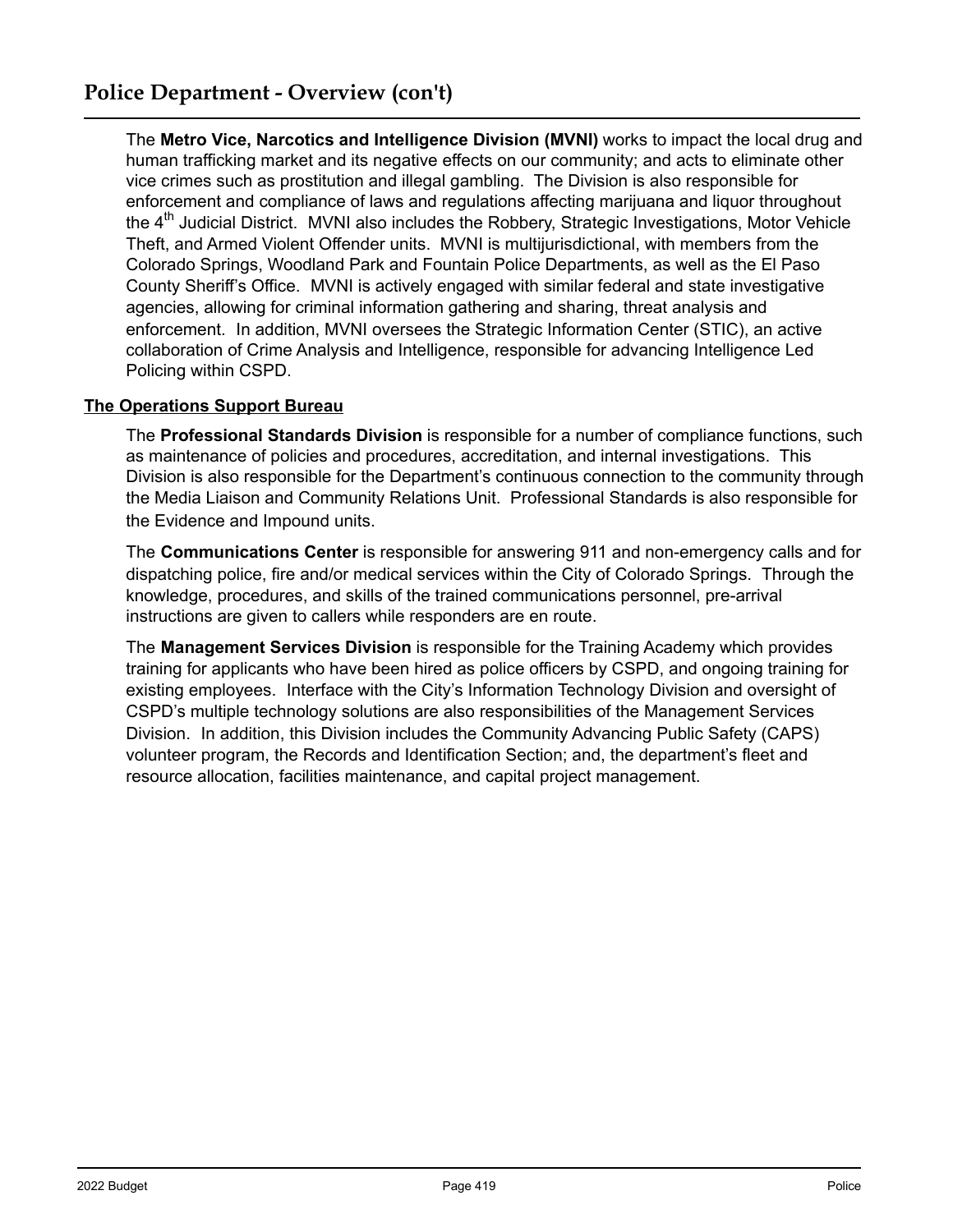## **Police Department - Functions**

The Police Department's direct public service functions supported by the General Fund and PSST are the following (these amounts do not include Grant Funds, CIP or Project amounts):

| <b>Police Functions</b>                | 2019<br><b>Actual</b> | 2020<br><b>Actual</b> | 2021<br>Original<br><b>Budget</b> | $*2021$<br>Amended<br><b>Budget</b> | 2022<br><b>Budget</b> |
|----------------------------------------|-----------------------|-----------------------|-----------------------------------|-------------------------------------|-----------------------|
| Evidence                               | \$857,197             | \$958,616             | \$969,571                         | \$972,439                           | \$1,084,602           |
| Impound Lot                            | 1,360,513             | 1,105,177             | 1,144,229                         | 1,146,457                           | 1,217,963             |
| <b>Communications Center</b>           | 5,246,470             | 5,549,721             | 6,754,760                         | 7,490,792                           | 8,313,006             |
| Records and ID                         | 3,016,395             | 2,843,561             | 3,127,642                         | 3,139,930                           | 3,579,810             |
| Investigations                         | 12,126,150            | 12,446,011            | 12,136,665                        | 12,224,874                          | 12,184,087            |
| Crime Lab                              | 1,610,440             | 1,637,003             | 1,743,542                         | 1,743,542                           | 2,169,898             |
| <b>Vice Narcotics</b>                  | 6,145,481             | 6,350,870             | 6,683,164                         | 6,717,626                           | 9,738,084             |
| <b>Specialized Enforcement</b>         | 10,981,897            | 11,435,570            | 11,649,684                        | 11,704,342                          | 12,339,111            |
| Patrol                                 | 58,677,044            | 62,566,107            | 60,957,911                        | 61,113,946                          | 61,096,199            |
| <b>Direct Public Service Functions</b> | \$100,021,587         | \$104,892,636         | \$105,167,168                     | \$106,253,948                       | \$111,722,760         |
| All other support/management functions | 23,893,749            | 22,136,392            | 30,416,784                        | 31, 141, 475                        | 40,562,884            |
| <b>All Police Functions</b>            | \$123,915,336         | \$127,029,028         | \$135,583,952                     | \$137,395,423                       | \$152,285,644         |

 \* 2021 Amended Budget as of 8/13/2021, which includes the reinstatement of budget that had been reduced during 2020 and 2021 due to the economic shutdown and revenue loss as a result of the COVID-19 pandemic

## **Police Department - Organizational Chart**



The organizational chart illustrates all positions that report to this department including 13.00 positions that are funded in the Colorado Springs Airport enterprise fund; however, these positions are not counted in the position totals or the funding tables in this narrative.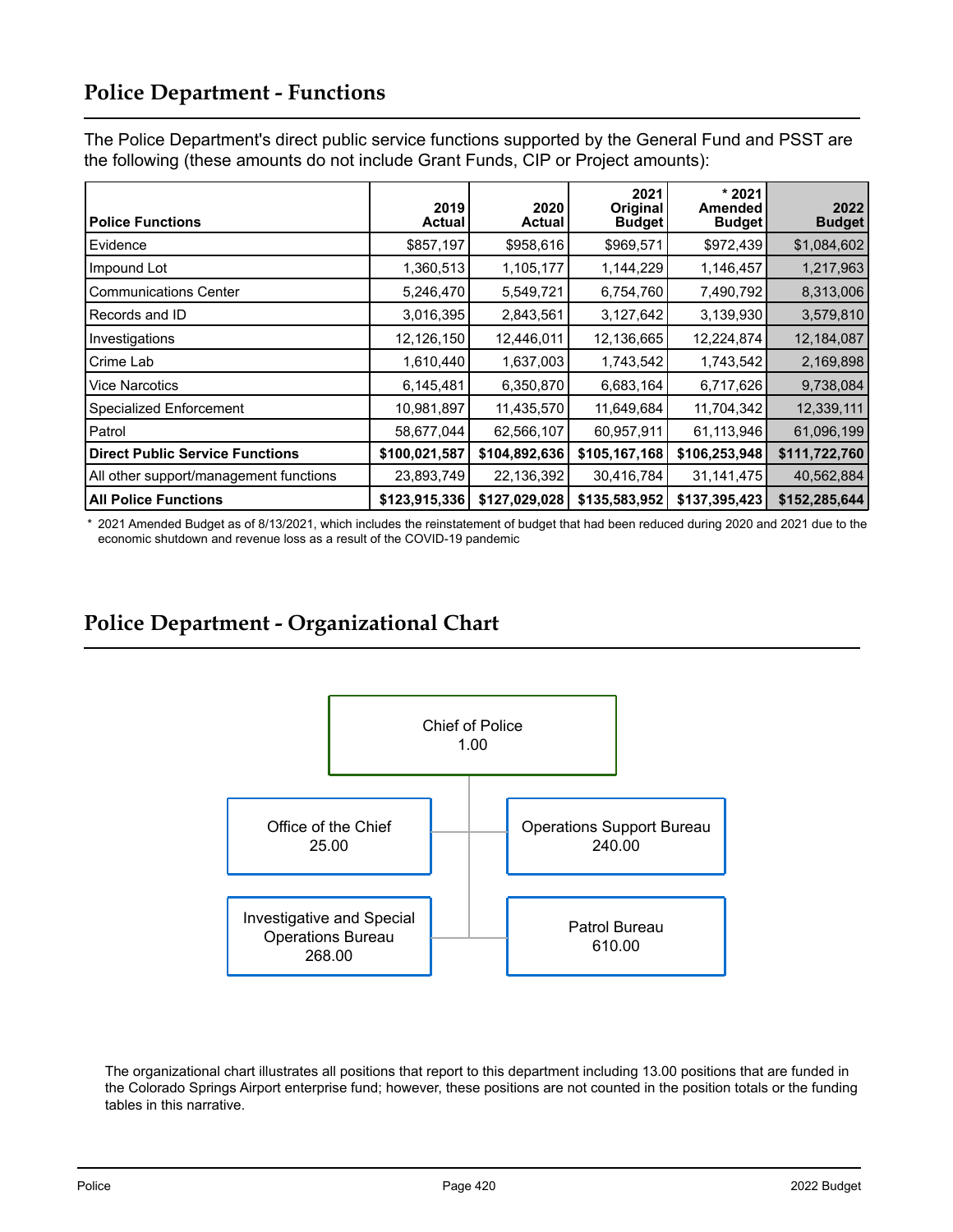# **Strategic Plan Update**

| Goals                          | <b>Promoting</b><br><b>Job Creation</b>                                                                                                                                                                                                                                                                                                                                                                 | <b>Building Community &amp;</b><br><b>Collaborative Relationships</b>                                                                                                                                                                                                                                                                                                                                                                                                                                                                                                                                          | <b>Excelling in</b><br><b>City Services</b>                                                                                                                                                                          |
|--------------------------------|---------------------------------------------------------------------------------------------------------------------------------------------------------------------------------------------------------------------------------------------------------------------------------------------------------------------------------------------------------------------------------------------------------|----------------------------------------------------------------------------------------------------------------------------------------------------------------------------------------------------------------------------------------------------------------------------------------------------------------------------------------------------------------------------------------------------------------------------------------------------------------------------------------------------------------------------------------------------------------------------------------------------------------|----------------------------------------------------------------------------------------------------------------------------------------------------------------------------------------------------------------------|
| Initiatives                    | Address public safety<br>issues that impact our<br>image and<br>attractiveness to new<br>businesses and<br>residents. (1.10)                                                                                                                                                                                                                                                                            | Continually build a solid<br>$\bullet$<br>foundation of public trust<br>and public safety efforts.<br>(3.17)                                                                                                                                                                                                                                                                                                                                                                                                                                                                                                   | Improve public safety<br>$\bullet$<br>response. (4.17)                                                                                                                                                               |
| Performance<br>Measures        | Effect positive change<br>in driver behavior as<br>indicated through<br>crash data. (1.10.1)                                                                                                                                                                                                                                                                                                            | Implement appropriate<br>٠<br>recommendations from<br>the <b>Illumination Project</b><br>by 2022. (3.17.5)                                                                                                                                                                                                                                                                                                                                                                                                                                                                                                     | Demonstrate a positive<br>$\bullet$<br>impact on response<br>times by December<br>2022. (4.17.2)                                                                                                                     |
| Ë<br>ω<br>Notable<br>Achieveme | Through the end of<br>March 2021, injury<br>crashes were down<br>3.6% compared to the<br>same time period in<br>2020. (1.10.1)<br>Proposed an<br>$\bullet$<br>ordinance that was<br>unanimously<br>approved by City<br>Council on March 23,<br>2021, to address<br>illegal street racing.<br>(1.10.1)<br>Used data-driven<br>approach to expand<br>use of red light<br>enforcement cameras.<br>(1.10.1) | Increased transparency<br>٠<br>with the community by<br>launching a police open<br>data website in Q1 2021.<br>(3.17.5)<br>In Q1 2021, collaborated<br>with the community to<br>develop a local Police<br>Athletic League. (3.17.5)<br>In early 2021, developed<br>a new program,<br>"PlayCOS", to create<br>more opportunities for<br>positive interactions<br>between officers and<br>community members.<br>(3.17.5)<br>In 2020, established a<br>$\bullet$<br>community leaders<br>steering committee to<br>work with CSPD and the<br>community to promote<br>trust and positive<br>relationships. (3.17.5) | Maintained a response<br>$\bullet$<br>time to priority one calls<br>for service that was only<br>23 seconds slower than<br>the first half of 2020,<br>despite having fewer<br>officers due to attrition.<br>(4.17.2) |

**Note**:The information contained in this Strategic Plan update demonstrates progress on a sampling of department Initiatives and Performance Measures. For a full listing of each department's Initiatives and Performance Measures (reference the ID numbers within the parentheses), see the City's Strategic Plan beginning on Page 19.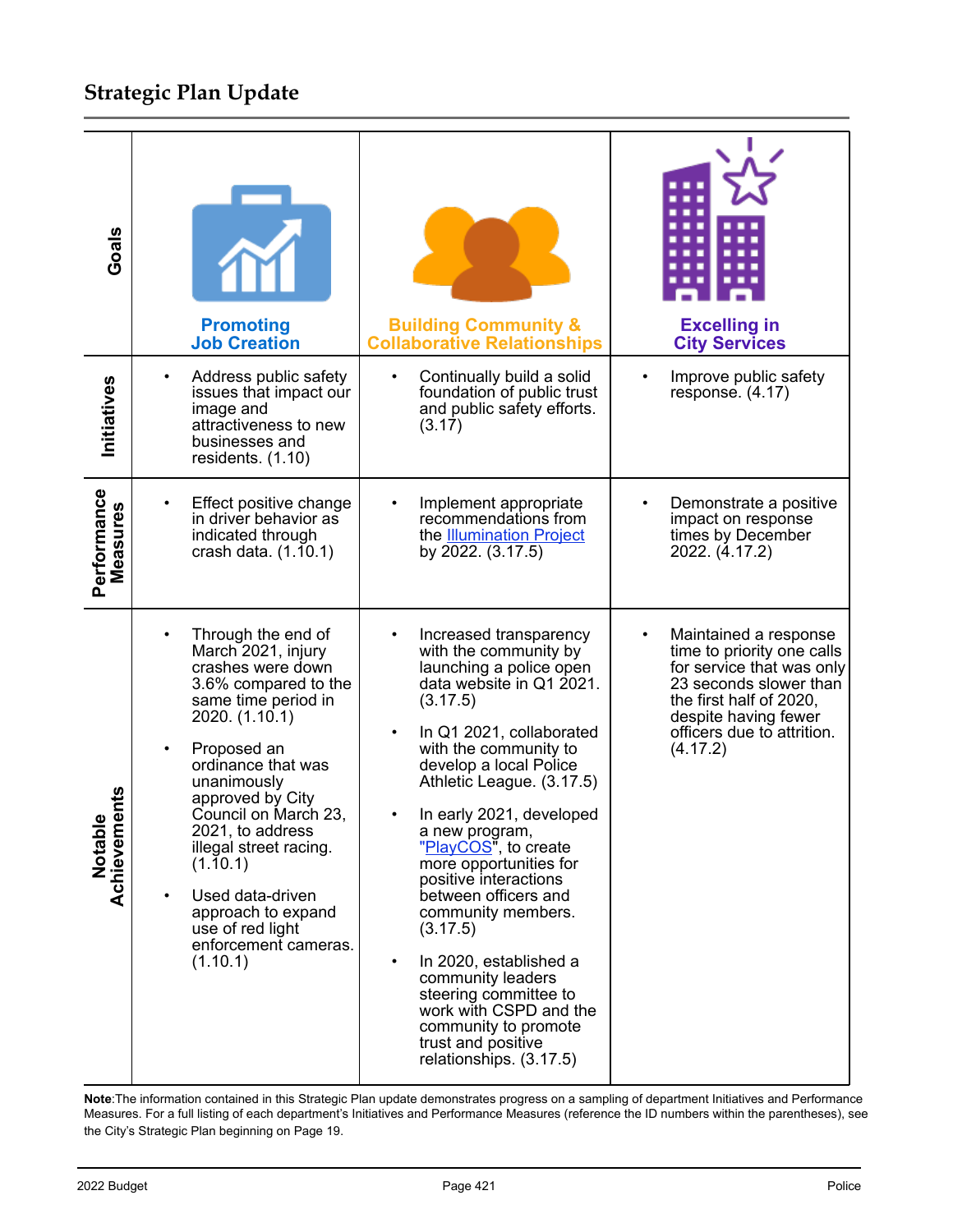The sections below provide a summary of the Budget, authorized positions, changes that occurred after the budget was implemented for 2021, and changes occurring as part of the 2022 Budget for each fund including General Fund, PSST, Grant Funds, and CIP.

|         | <b>Use of Funds</b>          | 2019<br><b>Actual</b> | 2020<br><b>Actual</b> | 2021<br>Original<br><b>Budget</b> | $*2021$<br><b>Amended</b><br><b>Budget</b> | 2022<br><b>Budget</b> | 2022 Budget -<br>* 2021<br><b>Amended</b><br><b>Budget</b> |
|---------|------------------------------|-----------------------|-----------------------|-----------------------------------|--------------------------------------------|-----------------------|------------------------------------------------------------|
|         | Salary/Benefits/<br>Pensions | \$97,417,926          | \$99,931,649          | \$108,026,912                     | \$108,981,353                              | \$117,554,431         | \$8,573,078                                                |
|         | Operating                    | 7,437,942             | 6,958,723             | 7,164,425                         | 8,021,455                                  | 8,846,677             | 825,222                                                    |
|         | Capital Outlay               | 61,420                | 47,733                | ი                                 |                                            | 12,000                | 12,000                                                     |
| Fund    | <b>Total</b>                 | \$104,917,288         | \$106,938,105         | \$115,191,337                     | \$117,002,808                              | \$126,413,108         | \$9,410,300                                                |
|         |                              |                       |                       |                                   |                                            |                       |                                                            |
| General | <b>CIP</b>                   | \$3,744,420           | \$749,507             | \$75,000                          | \$452,500                                  | \$750,000             | \$297,500                                                  |
|         |                              |                       |                       |                                   |                                            |                       |                                                            |
|         | <b>Grand Total</b>           | \$108,661,708         | \$107,687,612         | \$115,266,337                     | \$117,455,308                              | \$127,163,108         | \$9,707,800                                                |
|         |                              |                       |                       |                                   |                                            |                       |                                                            |
|         | <b>Revenue</b>               | \$4,928,457           | \$3,863,184           | \$4,392,388                       | \$4,392,388                                | \$2,879,320           | (\$1,513,068)                                              |
|         |                              |                       |                       |                                   |                                            |                       |                                                            |
|         | <b>Total Civilian</b>        |                       | 236.00                | 236.00                            | 241.00                                     | 243.00                | 2.00                                                       |
|         | <b>Total Sworn</b>           |                       | 677.00                | 687.00                            | 687.00                                     | 704.00                | 17.00                                                      |
|         | <b>Total Positions</b>       |                       | 913.00                | 923.00                            | 928.00                                     | 947.00                | 19.00                                                      |

#### **Police Department - General Fund: Summary, Funding, and Position Changes**

|           | <b>Civilian Positions</b>                      | 2020<br><b>Actual</b> | 2021<br>Original<br><b>Budget</b> | * 2021<br><b>Amended</b><br><b>Budget</b> | 2022<br><b>Budget</b> | 2022 Budget -<br>* 2021 Amended<br><b>Budget</b> |
|-----------|------------------------------------------------|-----------------------|-----------------------------------|-------------------------------------------|-----------------------|--------------------------------------------------|
|           | Administrative Assistant I                     | 0.00                  | 0.00                              | 2.00                                      | 2.00                  | 0.00                                             |
|           | Administrative Assistant II                    | 0.00                  | 0.00                              | 9.00                                      | 9.00                  | 0.00                                             |
|           | Administrative Assistant, Senior               | 0.00                  | 0.00                              | 2.00                                      | 2.00                  | 0.00                                             |
|           | Administrative Technician                      | 4.00                  | 4.00                              | 0.00                                      | 0.00                  | 0.00                                             |
|           | Analyst I/II                                   | 7.00                  | 7.00                              | 7.00                                      | 7.00                  | 0.00                                             |
| Positions | Application Support Admin I & II               | 1.00                  | 1.00                              | 1.00                                      | 1.00                  | 0.00                                             |
|           | Background Investigator                        | 0.00                  | 0.00                              | 1.00                                      | 1.00                  | 0.00                                             |
|           | <b>Business Support Specialist I</b>           | 0.00                  | 0.00                              | 8.00                                      | 8.00                  | 0.00                                             |
| Fund      | <b>Business Support Specialist II</b>          | 0.00                  | 0.00                              | 16.00                                     | 16.00                 | 0.00                                             |
|           | <b>Business Support Specialist, Senior</b>     | 0.00                  | 0.00                              | 1.00                                      | 1.00                  | 0.00                                             |
| General   | Civilian Criminal Investigator                 | 1.00                  | 1.00                              | 1.00                                      | 1.00                  | 0.00                                             |
|           | <b>Community Service Officer</b>               | 8.00                  | 8.00                              | 8.00                                      | 0.00                  | (8.00)                                           |
|           | Community Service Officer I                    | 0.00                  | 0.00                              | 0.00                                      | 12.00                 | 12.00                                            |
|           | <b>Community Service Officer II</b>            | 0.00                  | 0.00                              | 0.00                                      | 8.00                  | 8.00                                             |
|           | <b>Community Service Officer</b><br>Supervisor | 4.00                  | 4.00                              | 4.00                                      | 4.00                  | 0.00                                             |
|           | Crime Analysis Supervisor                      | 1.00                  | 1.00                              | 1.00                                      | 1.00                  | 0.00                                             |
|           | Crime Lab Manager                              | 1.00                  | 1.00                              | 1.00                                      | 1.00                  | 0.00                                             |
|           | Crime Lab Supervisor                           | 1.00                  | 1.00                              | 1.00                                      | 1.00                  | 0.00                                             |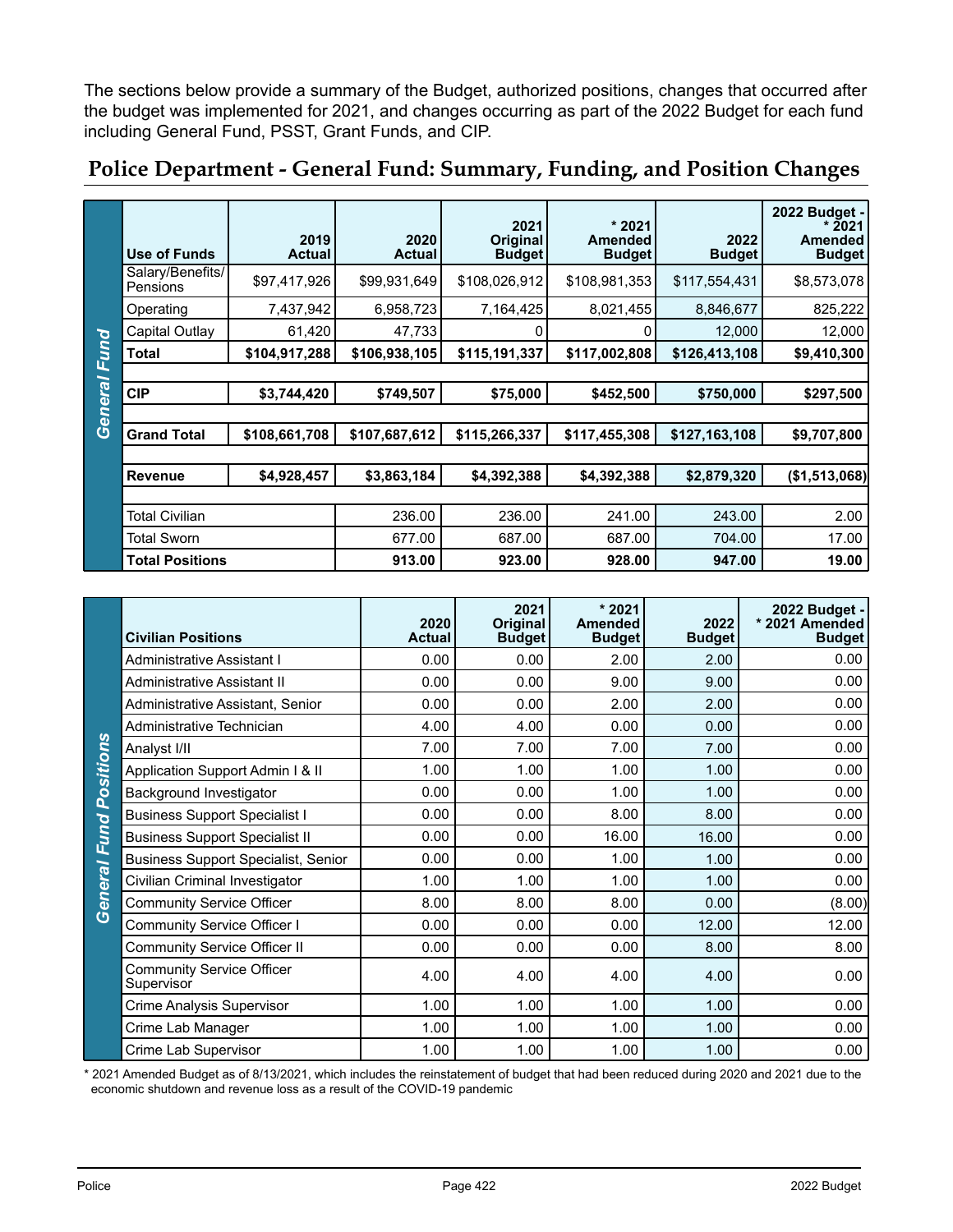|                               | <b>Civilian Positions</b>                  | 2020<br><b>Actual</b> | 2021<br><b>Original</b><br><b>Budget</b> | $*2021$<br><b>Amended</b><br><b>Budget</b> | 2022<br><b>Budget</b> | 2022 Budget -<br>* 2021 Amended<br><b>Budget</b> |
|-------------------------------|--------------------------------------------|-----------------------|------------------------------------------|--------------------------------------------|-----------------------|--------------------------------------------------|
|                               | Crime Scene Investigator                   | 3.00                  | 3.00                                     | 3.00                                       | 3.00                  | 0.00                                             |
|                               | <b>DNA Analyst</b>                         | 1.00                  | 1.00                                     | 1.00                                       | 1.00                  | 0.00                                             |
|                               | <b>DNA Technical Leader</b>                | 1.00                  | 1.00                                     | 1.00                                       | 1.00                  | 0.00                                             |
|                               | <b>Emergency Response Technician</b>       | 40.00                 | 40.00                                    | 40.00                                      | 40.00                 | 0.00                                             |
|                               | Evidence Technician                        | 12.00                 | 12.00                                    | 13.00                                      | 14.00                 | 1.00                                             |
|                               | Fingerprint Technician                     | 10.00                 | 10.00                                    | 10.00                                      | 10.00                 | 0.00                                             |
|                               | <b>Firearms Examiner</b>                   | 0.00                  | 0.00                                     | 0.00                                       | 1.00                  | 1.00                                             |
|                               | <b>HR Generalist, Senior</b>               | 1.00                  | 1.00                                     | 1.00                                       | 1.00                  | 0.00                                             |
|                               | <b>HR Supervisor</b>                       | 1.00                  | 1.00                                     | 1.00                                       | 1.00                  | 0.00                                             |
|                               | <b>HR</b> Technician I                     | 0.00                  | 0.00                                     | 1.00                                       | 1.00                  | 0.00                                             |
|                               | <b>HR Technician II</b>                    | 2.00                  | 2.00                                     | 2.00                                       | 2.00                  | 0.00                                             |
|                               | <b>Investigative Specialist</b>            | 4.00                  | 4.00                                     | 4.00                                       | 4.00                  | 0.00                                             |
|                               | IT Project Manager, Senior                 | 0.00                  | 0.00                                     | 1.00                                       | 1.00                  | 0.00                                             |
|                               | <b>Latent Fingerprint Examiner</b>         | 2.00                  | 2.00                                     | 2.00                                       | 2.00                  | 0.00                                             |
|                               | Lead Investigator                          | 1.00                  | 1.00                                     | 0.00                                       | 0.00                  | 0.00                                             |
|                               | Maintenance Technician I                   | 0.00                  | 0.00                                     | 1.00                                       | 1.00                  | 0.00                                             |
|                               | Maintenance Technician II                  | 1.00                  | 1.00                                     | 0.00                                       | 0.00                  | 0.00                                             |
|                               | Marshal                                    | 3.00                  | 3.00                                     | 2.00                                       | 2.00                  | 0.00                                             |
|                               | <b>Office Specialist</b>                   | 24.00                 | 24.00                                    | 0.00                                       | 0.00                  | 0.00                                             |
| <b>General Fund Positions</b> | Photo Enforcement Technician               | 0.00                  | 0.00                                     | 2.00                                       | 2.00                  | 0.00                                             |
|                               | Police Admin Services Manager              | 2.00                  | 2.00                                     | 2.00                                       | 2.00                  | 0.00                                             |
|                               | Police Court Liaison                       | 1.00                  | 1.00                                     | 1.00                                       | 1.00                  | 0.00                                             |
|                               | Police Evidence Manager                    | 1.00                  | 1.00                                     | 1.00                                       | 1.00                  | 0.00                                             |
|                               | Police Evidence Supervisor                 | 1.00                  | 1.00                                     | 1.00                                       | 1.00                  | 0.00                                             |
|                               | Police Impound Facility Supervisor         | 1.00                  | 1.00                                     | 1.00                                       | 1.00                  | 0.00                                             |
|                               | Police Logistics Support Manager           | 1.00                  | 1.00                                     | 1.00                                       | 1.00                  | 0.00                                             |
|                               | Police Psychologist                        | 1.00                  | 1.00                                     | 1.00                                       | 1.00                  | 0.00                                             |
|                               | Police Quartermaster Supervisor            | 1.00                  | 1.00                                     | 1.00                                       | 1.00                  | 0.00                                             |
|                               | Police Records Manager                     | 1.00                  | 1.00                                     | 1.00                                       | 1.00                  | 0.00                                             |
|                               | Police Services Representative             | 10.00                 | 10.00                                    | 11.00                                      | 0.00                  | (11.00)                                          |
|                               | Police Services Representative Lead        | 2.00                  | 2.00                                     | 1.00                                       | 0.00                  | (1.00)                                           |
|                               | Polygraphist I                             | 1.00                  | 1.00                                     | 0.00                                       | 0.00                  | 0.00                                             |
|                               | Polygraphist II                            | 1.00                  | 1.00                                     | 2.00                                       | 2.00                  | 0.00                                             |
|                               | Program Administrator II                   | 1.00                  | 1.00                                     | 1.00                                       | 1.00                  | 0.00                                             |
|                               | Program Coordinator                        | 1.00                  | 1.00                                     | 1.00                                       | 1.00                  | 0.00                                             |
|                               | <b>Public Communications Specialist II</b> | 1.00                  | 1.00                                     | 1.00                                       | 1.00                  | 0.00                                             |
|                               | Public Safety Comm Sup Lead                | 2.00                  | 2.00                                     | 3.00                                       | 3.00                  | 0.00                                             |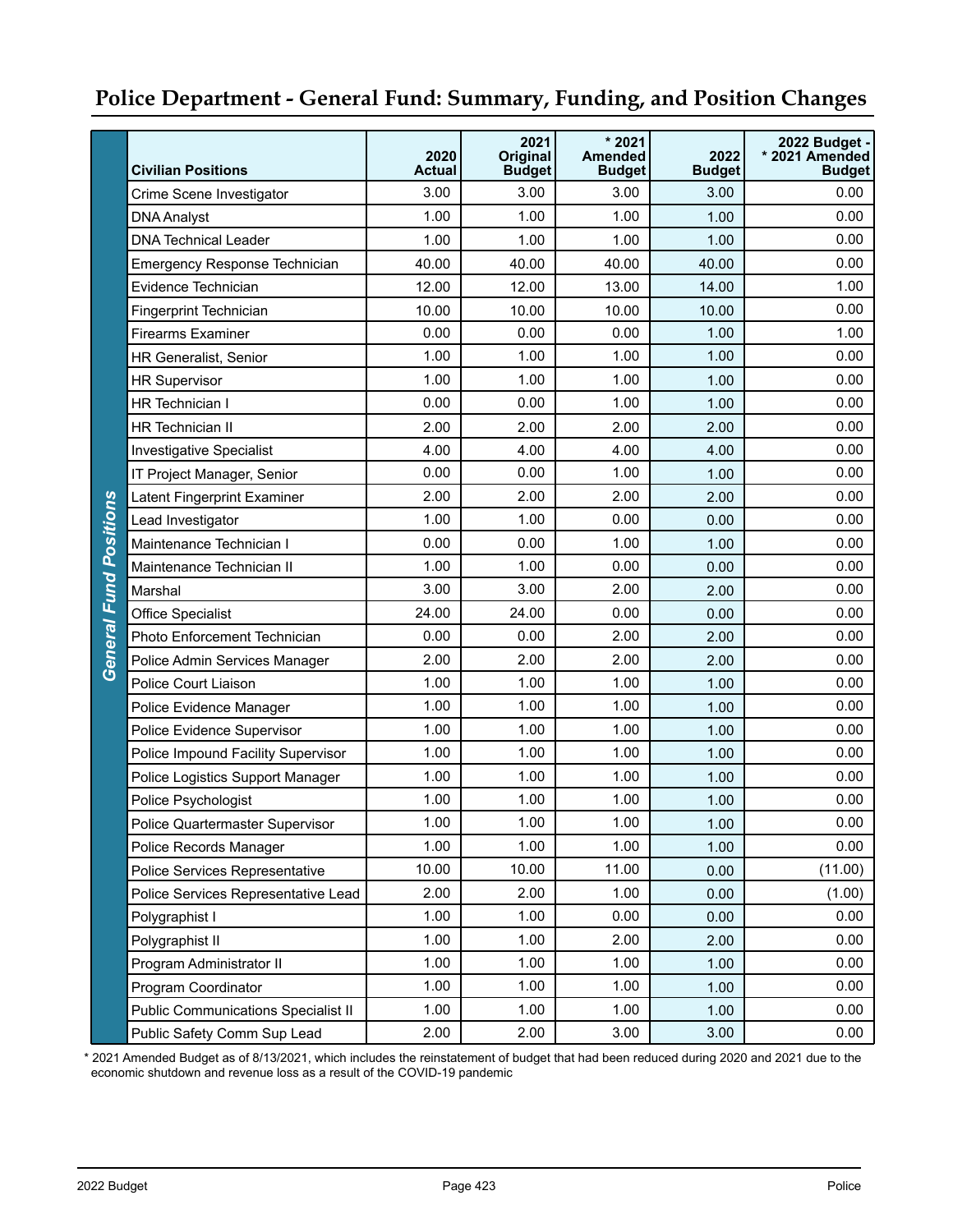|                     | <b>Civilian Positions</b>                         | 2020<br><b>Actual</b> | 2021<br>Original<br><b>Budget</b> | $*2021$<br><b>Amended</b><br><b>Budget</b> | 2022<br><b>Budget</b> | 2022 Budget -<br>* 2021 Amended<br><b>Budget</b> |
|---------------------|---------------------------------------------------|-----------------------|-----------------------------------|--------------------------------------------|-----------------------|--------------------------------------------------|
|                     | <b>Public Safety Communications</b><br>Manager    | 1.00                  | 1.00                              | 1.00                                       | 1.00                  | 0.00                                             |
|                     | <b>Public Safety Communications</b><br>Supervisor | 7.00                  | 7.00                              | 9.00                                       | 9.00                  | 0.00                                             |
|                     | Public Safety Dispatch Trainer                    | 1.00                  | 1.00                              | 1.00                                       | 1.00                  | 0.00                                             |
| Positions           | <b>Public Safety Dispatcher</b>                   | 34.00                 | 34.00                             | 34.00                                      | 34.00                 | 0.00                                             |
|                     | Records Supervisor                                | 6.00                  | 6.00                              | 6.00                                       | 6.00                  | 0.00                                             |
|                     | Senior Analyst                                    | 3.00                  | 3.00                              | 4.00                                       | 4.00                  | 0.00                                             |
|                     | Senior Forensic Chemist                           | 2.00                  | 2.00                              | 2.00                                       | 2.00                  | 0.00                                             |
|                     | Senior Marshal                                    | 1.00                  | 1.00                              | 1.00                                       | 1.00                  | 0.00                                             |
|                     | Senior Office Specialist                          | 13.00                 | 13.00                             | 0.00                                       | 0.00                  | 0.00                                             |
| <b>General Fund</b> | <b>Senior Public Communications</b><br>Specialist | 1.00                  | 1.00                              | 1.00                                       | 1.00                  | 0.00                                             |
|                     | Skilled Maintenance Technician II                 | 1.00                  | 1.00                              | 1.00                                       | 1.00                  | 0.00                                             |
|                     | <b>Staff Assistant</b>                            | 1.00                  | 1.00                              | 1.00                                       | 1.00                  | 0.00                                             |
|                     | Victim Advocate Coordinator                       | 1.00                  | 1.00                              | 1.00                                       | 1.00                  | 0.00                                             |
|                     | <b>Volunteer Coordinator</b>                      | 1.00                  | 1.00                              | 1.00                                       | 1.00                  | 0.00                                             |
|                     | <b>Total Civilian</b>                             | 236.00                | 236.00                            | 241.00                                     | 243.00                | 2.00                                             |

| Positions | <b>Sworn Positions</b>  | 2020<br><b>Actual</b> | 2021<br><b>Original</b><br><b>Budget</b> | $*2021$<br><b>Amended</b><br><b>Budget</b> | 2022<br><b>Budget</b> | 2022 Budget -<br>* 2021 Amended<br><b>Budget</b> |
|-----------|-------------------------|-----------------------|------------------------------------------|--------------------------------------------|-----------------------|--------------------------------------------------|
|           | Police Chief            | 1.00                  | 1.00                                     | 1.00                                       | 1.00                  | 0.00                                             |
|           | <b>Police Commander</b> | 8.00                  | 8.00                                     | 8.00                                       | 8.00                  | 0.00                                             |
|           | Police Deputy Chief     | 3.00                  | 3.00                                     | 3.00                                       | 3.00                  | 0.00                                             |
| Fund      | Police Lieutenant       | 21.00                 | 21.00                                    | 22.00                                      | 22.00                 | 0.00                                             |
|           | Police Officer          | 566.00                | 576.00                                   | 576.00                                     | 593.00                | 17.00                                            |
|           | Police Sergeant         | 78.00                 | 78.00                                    | 77.00                                      | 77.00                 | 0.00                                             |
| General   | <b>Total Sworn</b>      | 677.00                | 687.00                                   | 687.00                                     | 704.00                | 17.00                                            |
|           | <b>Total Positions</b>  | 913.00                | 923.00                                   | 928.00                                     | 947.00                | 19.00                                            |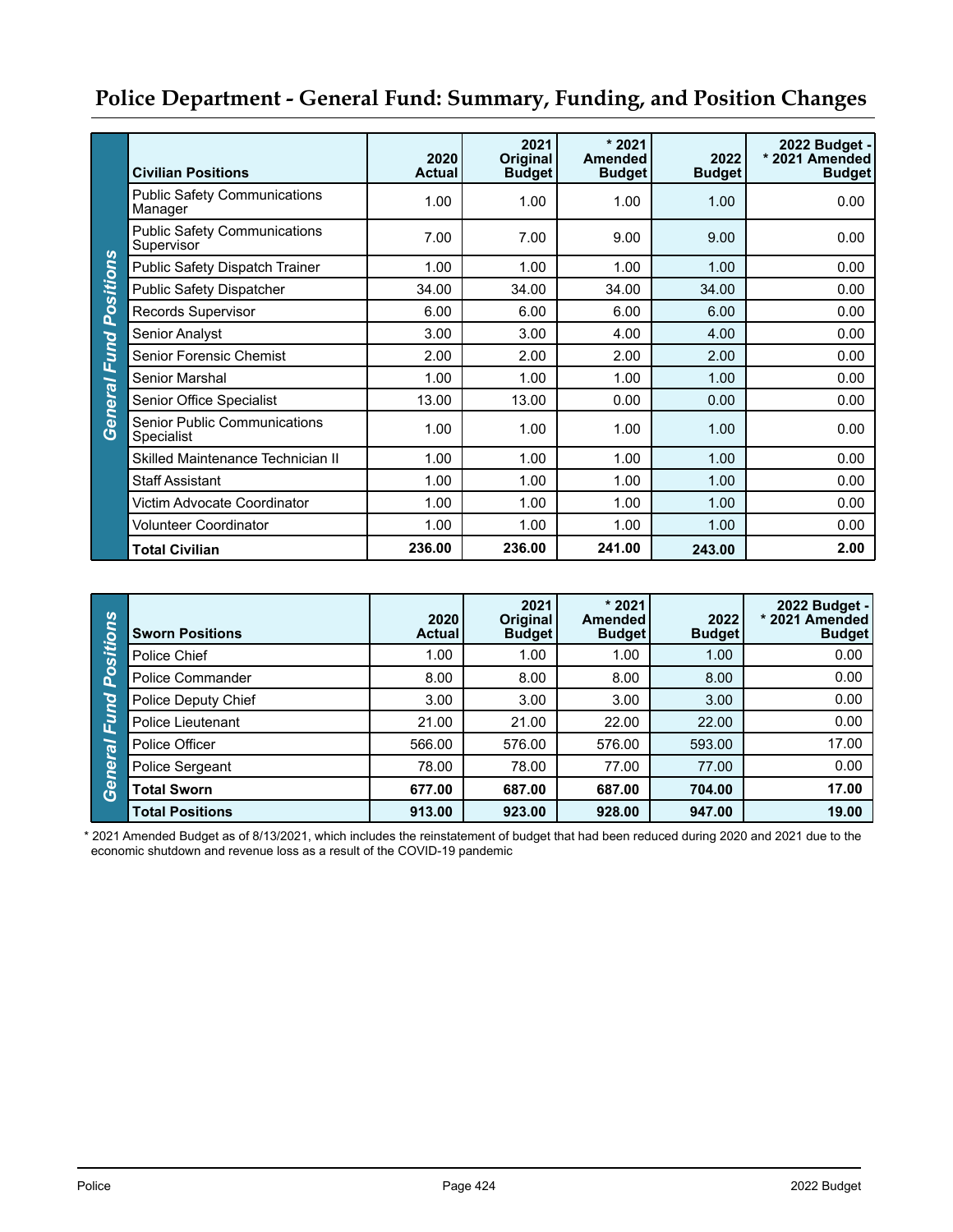|                        | During 2021                                                                                                                                                                                                              | * 2021 Amended -<br>2021 Original Budget |
|------------------------|--------------------------------------------------------------------------------------------------------------------------------------------------------------------------------------------------------------------------|------------------------------------------|
|                        | Reinstatement of operating budget that was reduced during 2020 and carried forward<br>into the 2021 original budget due to the economic shutdown and revenue loss as a<br>result of the COVID-19 pandemic                | \$1,760,062                              |
|                        | Removal of 50% of the hiring delay that reduced the salary budget during 2020 and<br>carried forward into the 2021 original budget due to the economic shutdown and<br>revenue loss as a result of the COVID-19 pandemic | 51,409                                   |
|                        | Transfer Police Operations Center (POC) generator project funding from Support<br>Services                                                                                                                               | 377,500                                  |
|                        | <b>Total During 2021</b>                                                                                                                                                                                                 | \$2,188,971                              |
|                        | <b>For 2022</b>                                                                                                                                                                                                          | 2022 Budget<br>* 2021 Amended Budget     |
|                        | <b>Salaries/Benefits/Pensions</b>                                                                                                                                                                                        |                                          |
|                        | Net change to fund existing positions                                                                                                                                                                                    | \$6,624,135                              |
|                        | Increase to fund market movement, pay for performance, and pay progression                                                                                                                                               | 3,440,928                                |
|                        | Increase to fund medical cost adjustments                                                                                                                                                                                | 684,061                                  |
|                        | Increase to fund employee parking                                                                                                                                                                                        | 240                                      |
|                        | Increase to fund the removal of the remaining 50% prior year hiring delay                                                                                                                                                | 51,403                                   |
|                        | Increase to fund an additional 17 sworn positions                                                                                                                                                                        | 114,089                                  |
|                        | Increase to fund 1.00 FTE Evidence Tech for the body worn camera program and 1.00<br>FTE Firearms Examiner added during the Budget Markup Session                                                                        | 132,000                                  |
|                        | Net decrease for 2022 sworn pension costs                                                                                                                                                                                | (555,004)                                |
| <b>Funding Changes</b> | Decrease due to outsourcing Extra Duty Program (and decreased revenue of \$1.5<br>million)                                                                                                                               | (1,289,642)                              |
|                        | Redistribution of Salaries/Benefits/Pensions to Operating                                                                                                                                                                | (629, 132)                               |
|                        | <b>Total Salaries/Benefits/Pensions</b>                                                                                                                                                                                  | \$8,573,078                              |
|                        | <b>Operating</b>                                                                                                                                                                                                         |                                          |
|                        | Increase to fund Photo Red contract                                                                                                                                                                                      | \$231,000                                |
|                        | Decrease due to the removal 2021 one-time costs associated with new positions                                                                                                                                            | (306, 725)                               |
|                        | Increase to fund costs of 17 new sworn positions                                                                                                                                                                         | 274,015                                  |
|                        | Increase to fund costs for vehicle upfit for 2021 new sworn                                                                                                                                                              | 29,800                                   |
|                        | Transfer to Support Services for Public Safety Dashboard (Open Data)                                                                                                                                                     | (20,000)                                 |
|                        | Redistribution of Salaries/Benefits/Pensions to Operating                                                                                                                                                                | 629,132                                  |
|                        | Redistribution of Operating to Capital Outlay                                                                                                                                                                            | (12,000)                                 |
|                        | <b>Total Operating</b>                                                                                                                                                                                                   | \$825,222                                |
|                        | <b>Capital Outlay</b>                                                                                                                                                                                                    |                                          |
|                        | Redistribution of Operating to Capital Outlay                                                                                                                                                                            | \$12,000                                 |
|                        | <b>Total Capital Outlay</b>                                                                                                                                                                                              | \$12,000                                 |
|                        | <b>CIP</b>                                                                                                                                                                                                               |                                          |
|                        | Net increase to 2022 CIP projects, including the addition of impound lot improvements<br>that was added during the Budget Markup Session                                                                                 | \$297,500                                |
|                        | <b>Total CIP</b>                                                                                                                                                                                                         | \$297,500                                |
|                        | Total For 2022                                                                                                                                                                                                           | \$9,707,800                              |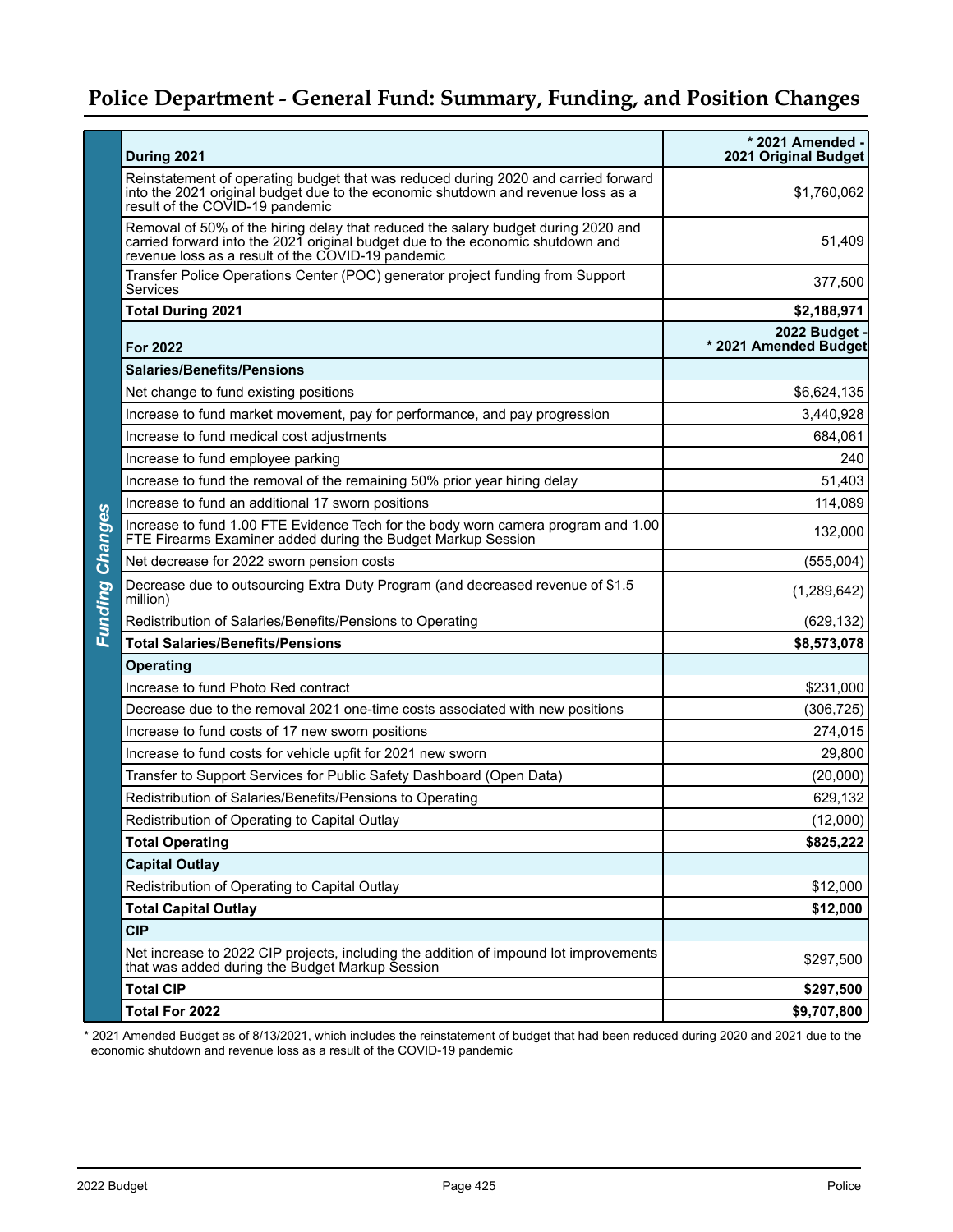| <b>S</b>    | During 2021                                                                                                                                        | * 2021 Amended -<br>2021 Original Budget |
|-------------|----------------------------------------------------------------------------------------------------------------------------------------------------|------------------------------------------|
| .<br>hange: | Add 5.00 FTE (2.00 Photo Red Light Enforcement Technicians, 1.00 Lead<br>Communications Center Supervisor, 2.00 Communications Center Supervisors) | 5.00                                     |
|             | <b>Total During 2021</b>                                                                                                                           | 5.00                                     |
| Position    | For 2022                                                                                                                                           | 2022 Budget -<br>* 2021 Amended Budget   |
|             | Add 17.00 FTE sworn Police positions                                                                                                               | 17.00                                    |
|             | Add 2.00 FTE (1.00 Evidence Tech for body worn cameras, 1.00 Firearms Examiner)                                                                    | 2.00                                     |
|             | Total For 2022                                                                                                                                     | 19.00                                    |

\* 2021 Amended Budget as of 8/13/2021, which includes the reinstatement of budget that had been reduced during 2020 and 2021 due to the economic shutdown and revenue loss as a result of the COVID-19 pandemic

## **Police Department - PSST Fund: Summary, Funding, and Position Changes**

| Use of Funds                 | 2019<br><b>Actual</b> | 2020<br><b>Actual</b> | 2021<br><b>Original</b><br><b>Budget</b> | $*2021$<br><b>Amended</b><br><b>Budget</b> | 2022<br><b>Budget</b> | 2022 Budget -<br>* 2021 Amended<br><b>Budget</b> |
|------------------------------|-----------------------|-----------------------|------------------------------------------|--------------------------------------------|-----------------------|--------------------------------------------------|
| Salary/Benefits/<br>Pensions | \$16,420,624          | \$17,885,039          | \$17,956,195                             | \$17,956,195                               | \$21,421,499          | \$3,465,304                                      |
| Operating                    | 2,565,183             | 1,983,704             | 2,362,420                                | 2,232,420                                  | 3,301,037             | 1,068,617                                        |
| Capital Outlay               | 12,241                | 222,180               | 74,000                                   | 204,000                                    | 1,150,000             | 946,000                                          |
| <b>Total</b>                 | \$18,998,048          | \$20,090,923          | \$20,392,615                             | \$20,392,615                               | \$25,872,536          | \$5,479,921                                      |
|                              |                       |                       |                                          |                                            |                       |                                                  |
| <b>PSST</b><br><b>CIP</b>    | \$1,143,283           | \$446,849             | \$0                                      | \$0                                        | \$0                   | \$0                                              |
|                              |                       |                       |                                          |                                            |                       |                                                  |
| <b>Grand Total</b>           | \$20,141,331          | \$20,537,772          | \$20,392,615                             | \$20,392,615                               | \$25,872,536          | \$5,479,921                                      |
|                              |                       |                       |                                          |                                            |                       |                                                  |
| <b>Non-tax Revenue</b>       | \$50,283              | \$53,389              | \$50,000                                 | \$50,000                                   | \$50,000              | \$0                                              |
|                              |                       |                       |                                          |                                            |                       |                                                  |
| <b>Total Civilian</b>        |                       | 48.00                 | 48.00                                    | 49.00                                      | 72.00                 | 23.00                                            |
| <b>Total Sworn</b>           |                       | 86.00                 | 86.00                                    | 86.00                                      | 86.00                 | 0.00                                             |
| <b>Total Positions</b>       |                       | 134.00                | 134.00                                   | 135.00                                     | 158.00                | 23.00                                            |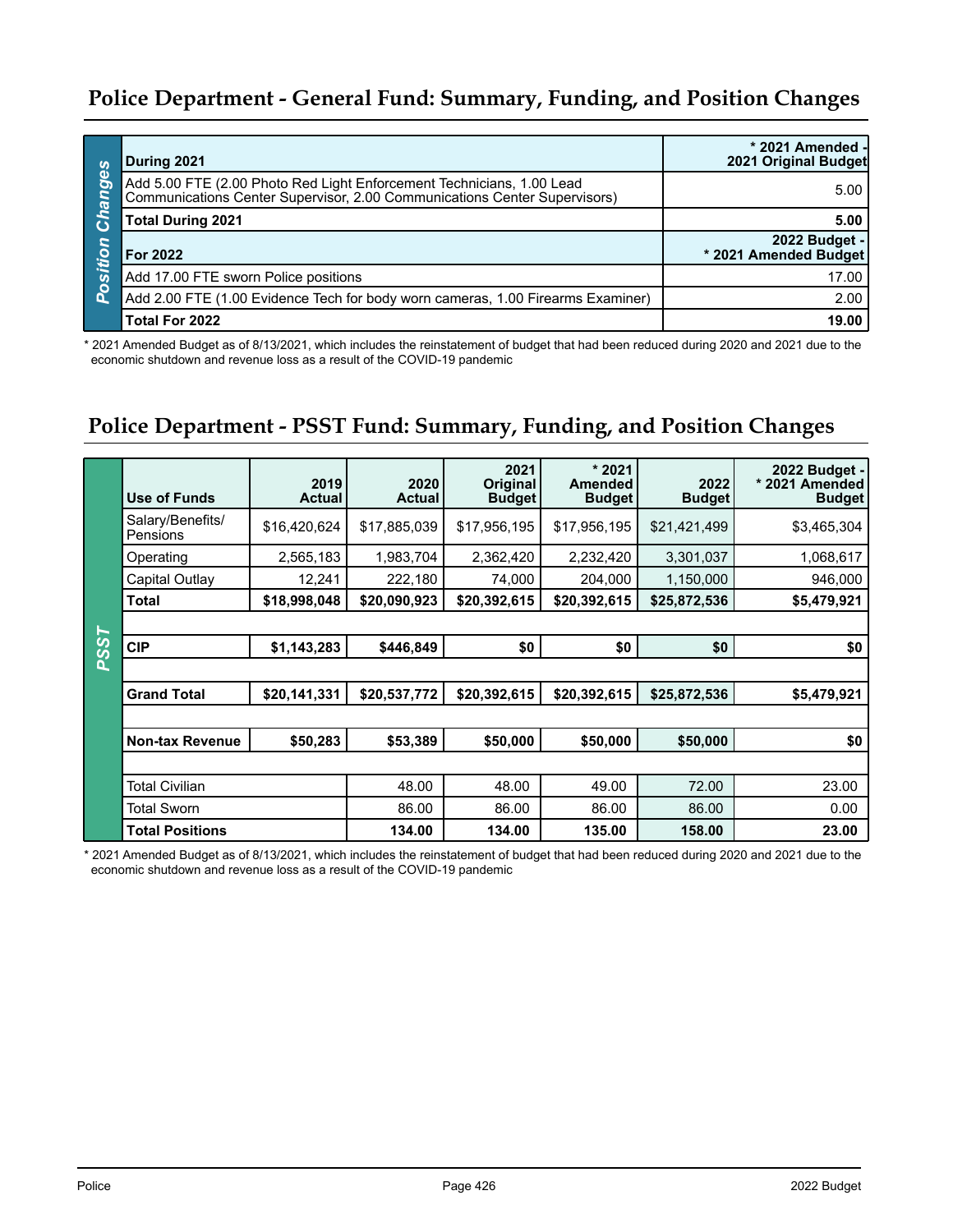|                       | <b>Civilian Positions</b>                           | 2020<br><b>Actual</b> | 2021<br><b>Original</b><br><b>Budget</b> | $*2021$<br><b>Amended</b><br><b>Budget</b> | 2022<br><b>Budget</b> | 2022 Budget -<br>* 2021 Amended<br><b>Budget</b> |
|-----------------------|-----------------------------------------------------|-----------------------|------------------------------------------|--------------------------------------------|-----------------------|--------------------------------------------------|
|                       | Administrative Assistant II                         | 0.00                  | 0.00                                     | 1.00                                       | 1.00                  | 0.00                                             |
|                       | Analyst I/II                                        | 1.00                  | 1.00                                     | 1.00                                       | 2.00                  | 1.00                                             |
|                       | Application Support Admin I & II                    | 1.00                  | 1.00                                     | 1.00                                       | 1.00                  | 0.00                                             |
|                       | <b>Business Support Specialist I</b>                | 0.00                  | 0.00                                     | 1.00                                       | 2.00                  | 1.00                                             |
|                       | <b>Community Service Officer I</b>                  | 0.00                  | 0.00                                     | 0.00                                       | 12.00                 | 12.00                                            |
|                       | <b>Community Service Officer II</b>                 | 0.00                  | 0.00                                     | 0.00                                       | 16.00                 | 16.00                                            |
|                       | <b>Community Service Officer Manager</b>            | 0.00                  | 0.00                                     | 0.00                                       | 1.00                  | 1.00                                             |
|                       | <b>Community Service Officer</b><br>Supervisor      | 0.00                  | 0.00                                     | 0.00                                       | 4.00                  | 4.00                                             |
|                       | Crime Lab Supervisor                                | 1.00                  | 1.00                                     | 1.00                                       | 1.00                  | 0.00                                             |
|                       | <b>Driver</b>                                       | 2.00                  | 2.00                                     | 2.00                                       | 2.00                  | 0.00                                             |
|                       | <b>Emergency Response Technician</b>                | 3.00                  | 3.00                                     | 3.00                                       | 3.00                  | 0.00                                             |
|                       | Evidence Technician                                 | 4.00                  | 4.00                                     | 4.00                                       | 4.00                  | 0.00                                             |
|                       | Finance Technician I                                | 0.00                  | 0.00                                     | 0.00                                       | 1.00                  | 1.00                                             |
|                       | Fingerprint Technician                              | 3.00                  | 3.00                                     | 3.00                                       | 3.00                  | 0.00                                             |
|                       | <b>HR Supervisor</b>                                | 0.00                  | 0.00                                     | 1.00                                       | 1.00                  | 0.00                                             |
|                       | HR Technician I                                     | 0.00                  | 0.00                                     | 1.00                                       | 1.00                  | 0.00                                             |
|                       | <b>HRIS Specialist</b>                              | 1.00                  | 1.00                                     | 1.00                                       | 1.00                  | 0.00                                             |
|                       | I.T. Project Manager II                             | 1.00                  | 1.00                                     | 1.00                                       | 1.00                  | 0.00                                             |
|                       | Latent Fingerprint Examiner                         | 0.00                  | 0.00                                     | 1.00                                       | 1.00                  | 0.00                                             |
| <b>PSST Positions</b> | <b>Office Specialist</b>                            | 1.00                  | 1.00                                     | 0.00                                       | 0.00                  | 0.00                                             |
|                       | Police Services Representative                      | 10.00                 | 10.00                                    | 10.00                                      | 0.00                  | (10.00)                                          |
|                       | Police Services Representative Lead                 | 2.00                  | 2.00                                     | 2.00                                       | 0.00                  | (2.00)                                           |
|                       | Program Administrator I                             | 1.00                  | 1.00                                     | 1.00                                       | 1.00                  | 0.00                                             |
|                       | Public Safety Comm. Supervisor                      | 1.00                  | 1.00                                     | 1.00                                       | 1.00                  | 0.00                                             |
|                       | <b>Public Safety Dispatcher</b>                     | 6.00                  | 6.00                                     | 6.00                                       | 6.00                  | 0.00                                             |
|                       | Senior Analyst                                      | 2.00                  | 2.00                                     | 2.00                                       | 2.00                  | 0.00                                             |
|                       | <b>Senior Applications Support</b><br>Administrator | 2.00                  | 2.00                                     | 2.00                                       | 2.00                  | 0.00                                             |
|                       | Senior HR Generalist                                | 1.00                  | 1.00                                     | 0.00                                       | 0.00                  | 0.00                                             |
|                       | Senior Office Specialist                            | 3.00                  | 3.00                                     | 1.00                                       | 0.00                  | (1.00)                                           |
|                       | Skilled Maintenance Supervisor                      | 1.00                  | 1.00                                     | 1.00                                       | 1.00                  | 0.00                                             |
|                       | Skilled Maintenance Technician I                    | 1.00                  | 1.00                                     | 1.00                                       | 1.00                  | 0.00                                             |
|                       | <b>Total Civilian</b>                               | 48.00                 | 48.00                                    | 49.00                                      | 72.00                 | 23.00                                            |
|                       | <b>Sworn Positions</b>                              | 2020<br><b>Actual</b> | 2021<br>Original<br><b>Budget</b>        | * 2021<br><b>Amended</b><br><b>Budget</b>  | 2022<br><b>Budget</b> | 2022 Budget -<br>* 2021 Amended<br><b>Budget</b> |
|                       | <b>Police Commander</b>                             | 1.00                  | 1.00                                     | 1.00                                       | 1.00                  | 0.00                                             |
|                       | Police Lieutenant                                   | 3.00                  | 3.00                                     | 3.00                                       | 3.00                  | 0.00                                             |
|                       | Police Officer                                      | 62.00                 | 62.00                                    | 62.00                                      | 62.00                 | 0.00                                             |
|                       | Police Sergeant                                     | 20.00                 | 20.00                                    | 20.00                                      | 20.00                 | 0.00                                             |
|                       | <b>Total Sworn</b>                                  | 86.00                 | 86.00                                    | 86.00                                      | 86.00                 | 0.00                                             |
|                       | <b>Total Positions</b>                              | 134.00                | 134.00                                   | 135.00                                     | 158.00                | 23.00                                            |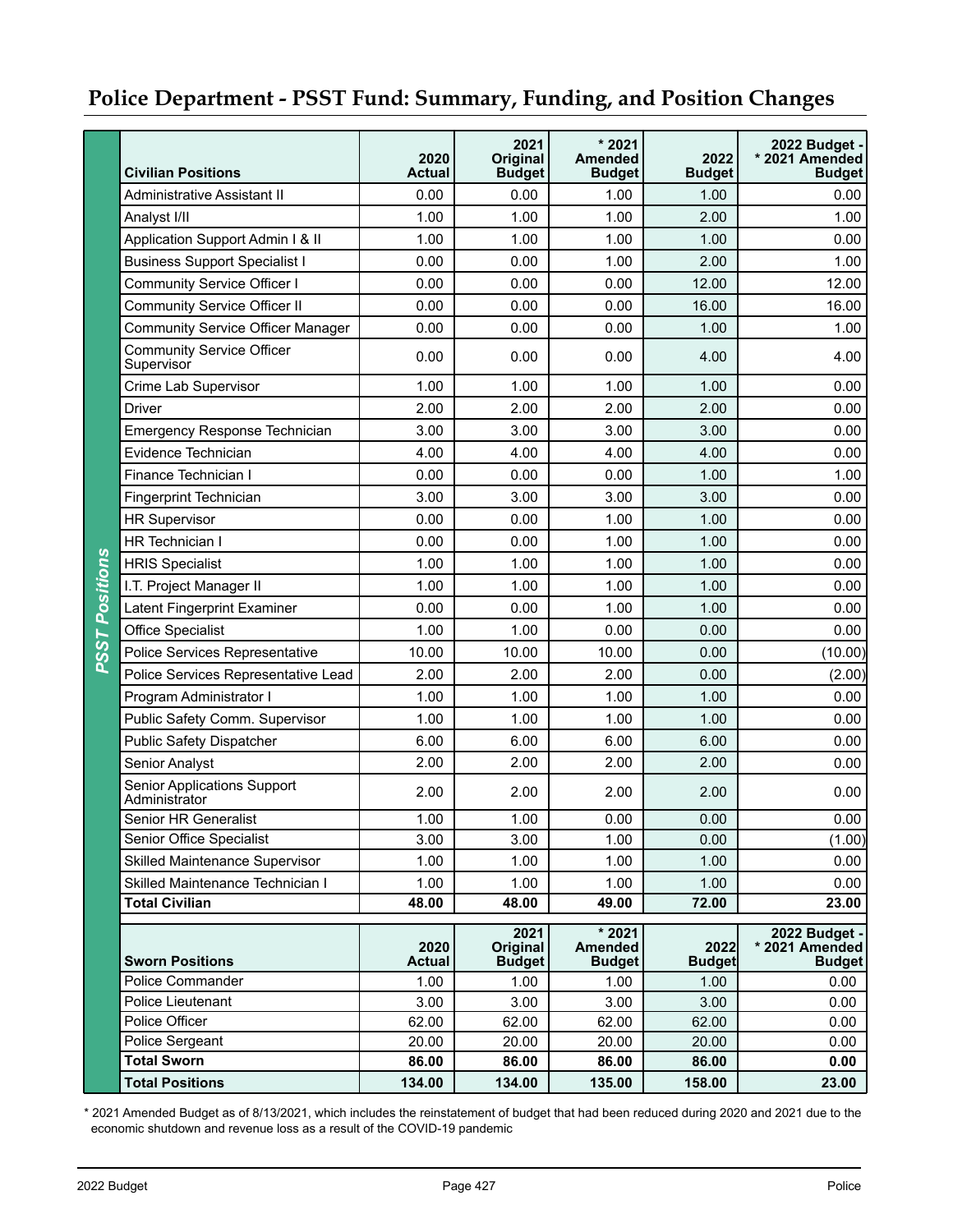|                | During 2021                                                                | * 2021 Amended -<br>2021 Original Budget |
|----------------|----------------------------------------------------------------------------|------------------------------------------|
|                | None                                                                       | \$0                                      |
|                | <b>Total During 2021</b>                                                   | \$0                                      |
|                | <b>For 2022</b>                                                            | 2022 Budget<br>* 2021 Amended Budget     |
|                | <b>Salaries/Benefits/Pensions</b>                                          |                                          |
|                | Net change to fund existing positions                                      | \$331,804                                |
|                | Increase to fund market movement, pay for performance, and pay progression | 654,222                                  |
|                | Increase to fund medical cost adjustments                                  | 126,322                                  |
|                | Increase to fund the net change of adding 23 FTE positions                 | 2,237,291                                |
|                | Net increase to fund 2022 sworn pension costs                              | 115,665                                  |
| Changes        | <b>Total Salaries/Benefits/Pensions</b>                                    | \$3,465,304                              |
| <b>Funding</b> | <b>Operating</b>                                                           |                                          |
|                | Increase in funding for Operating                                          | \$938,617                                |
|                | Redistribution to Operating from Capital Outlay                            | 130,000                                  |
|                | <b>Total Operating</b>                                                     | \$1,068,617                              |
|                | <b>Capital Outlay</b>                                                      |                                          |
|                | Increase in funding for Capital Outlay                                     | \$1,076,000                              |
|                | Redistribution from Capital Outlay to Operating                            | (130,000)                                |
|                | <b>Total Capital Outlay</b>                                                | \$946,000                                |
|                | <b>CIP</b>                                                                 |                                          |
|                | None                                                                       | \$0                                      |
|                | <b>Total CIP</b>                                                           | \$0                                      |
|                | <b>Total For 2022</b>                                                      | \$5,479,921                              |

|                           | During 2021                                                         | * 2021 Amended -<br>2021 Original Budget |
|---------------------------|---------------------------------------------------------------------|------------------------------------------|
| nges                      | Add 1.00 FTE (Latent Print Examiner)                                | 1.00                                     |
| ίeι                       | <b>Total During 2021</b>                                            | 1.00                                     |
| O<br>itiol<br><b>Dosi</b> | <b>For 2022</b>                                                     | 2022 Budget -<br>* 2021 Amended Budget   |
|                           | Add 2.00 FTE (Finance Technician, Analyst I/II)                     | 2.00                                     |
|                           | Community Service Officer Program Conversion, net position increase | 21.00                                    |
|                           | <b>Total For 2022</b>                                               | 23.00                                    |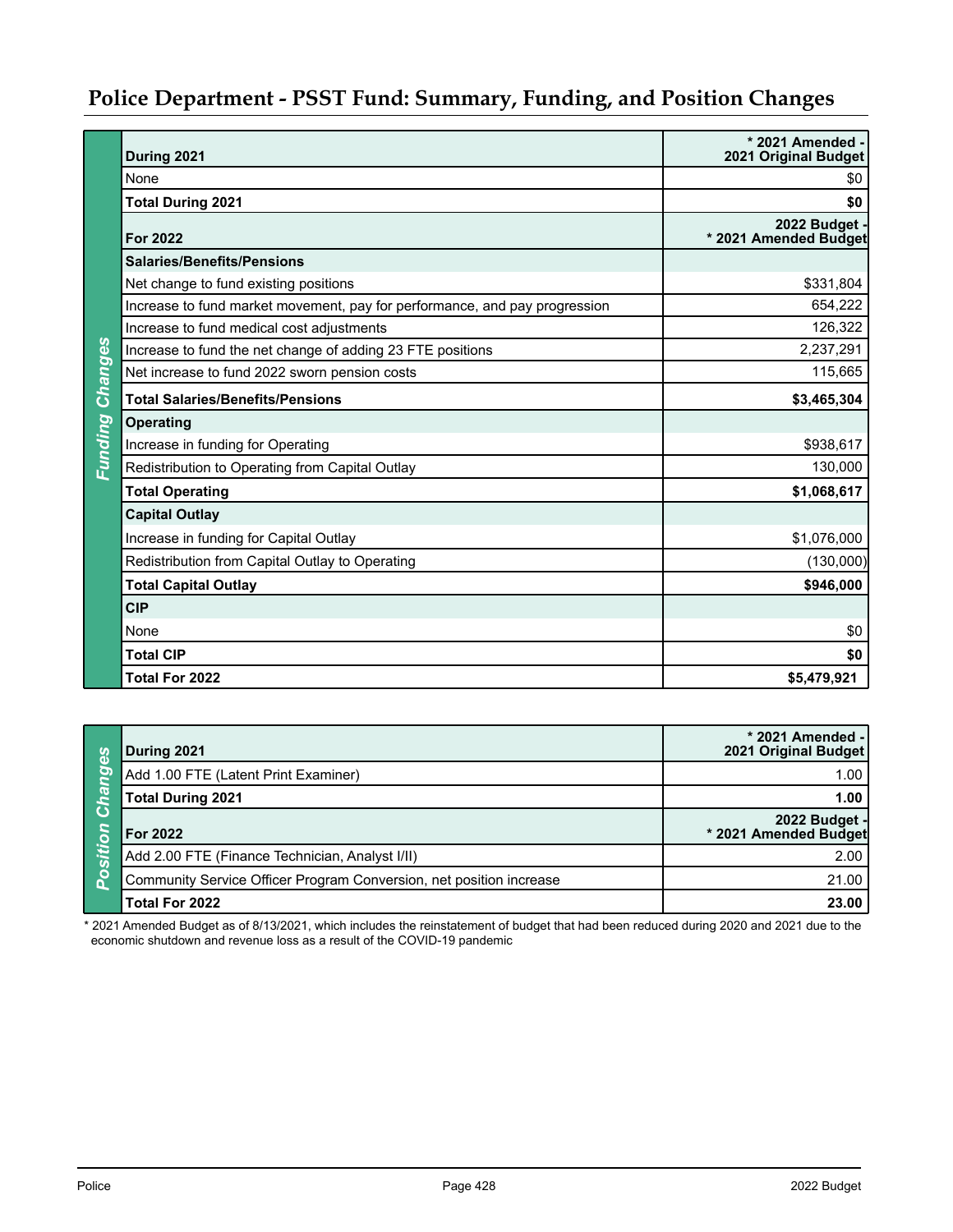| <b>S</b><br><b>Cri</b><br>SO<br>$\mathbf \omega$<br><b>i</b><br>قع | <b>Sworn Positions</b>                                                                                | 2020<br><b>Actual</b> | 2021<br>Original<br><b>Budget</b> | $*2021$<br><b>Amended</b><br><b>Budget</b> | 2022<br><b>Budget</b> | 2022 Budget -<br>* 2021 Amended<br><b>Budget</b> |  |  |
|--------------------------------------------------------------------|-------------------------------------------------------------------------------------------------------|-----------------------|-----------------------------------|--------------------------------------------|-----------------------|--------------------------------------------------|--|--|
|                                                                    | Police Sergeant - Airport                                                                             | 1.00                  | 1.00                              | 1.00                                       | 1.00                  | 0.00                                             |  |  |
|                                                                    | Police Officer - Airport                                                                              | 12.00                 | 12.00                             | 12.00                                      | 12.00                 | 0.00                                             |  |  |
|                                                                    | <b>Sworn Positions</b>                                                                                | 13.00                 | 13.00                             | 13.00                                      | 13.00                 | 0.00                                             |  |  |
|                                                                    | <b>Total Positions</b>                                                                                | 13.00                 | 13.00                             | 13.00                                      | 13.00                 | 0.00                                             |  |  |
| யி                                                                 | The sworn positions report to the Police Department, but are funded in the Airport Enterprise budget. |                       |                                   |                                            |                       |                                                  |  |  |

The sworn positions report to the Police Department, but are funded in the Airport Enterprise budget. ய்

| 89       | During 2021              | * 2021 Amended -<br>2021 Original Budget |
|----------|--------------------------|------------------------------------------|
| Ō        | None                     | 0.00                                     |
| ൹<br>Ō   | <b>Total During 2021</b> | 0.00                                     |
| $\circ$  | <b>For 2022</b>          | - 2022 Budget<br>2021 Amended Budget     |
| <b>S</b> | None                     | 0.00                                     |
| O        | Total For 2022           | 0.00                                     |

\* 2021 Amended Budget as of 8/13/2021, which includes the reinstatement of budget that had been reduced during 2020 and 2021 due to the economic shutdown and revenue loss as a result of the COVID-19 pandemic

## **Police Department - Grants Fund: Summary, Funding, and Position Changes**

|        | <b>Use of Funds</b>                                                                                                                                                                             | 2019<br><b>Actual</b> | 2020<br><b>Actual</b> | 2021<br><b>Original</b><br><b>Budget</b> | $*2021$<br><b>Amended</b><br><b>Budget</b> | 2022<br><b>Budget</b> | 2022 Budget -<br>* 2021 Amended<br><b>Budget</b> |
|--------|-------------------------------------------------------------------------------------------------------------------------------------------------------------------------------------------------|-----------------------|-----------------------|------------------------------------------|--------------------------------------------|-----------------------|--------------------------------------------------|
|        | Grants Fund**                                                                                                                                                                                   | \$6,608,673           | \$5,088,066           | \$6,331,264                              | \$6,331,264                                | \$5,715,779           | (\$615,485)                                      |
|        | <b>Total</b>                                                                                                                                                                                    | \$6,608,673           | \$5,088,066           | \$6,331,264                              | \$6,331,264                                | \$5,715,779           | ( \$615,485)                                     |
|        |                                                                                                                                                                                                 |                       |                       |                                          |                                            |                       |                                                  |
|        | <b>Civilian Positions</b>                                                                                                                                                                       |                       | 2020<br><b>Actual</b> | 2021<br>Original<br><b>Budget</b>        | $*2021$<br><b>Amended</b><br><b>Budget</b> | 2022<br><b>Budget</b> | 2022 Budget -<br>* 2021 Amended<br><b>Budget</b> |
|        | Administrative Assistant, Senior                                                                                                                                                                |                       | 0.00                  | 0.00                                     | 1.00                                       | 1.00                  | 0.00                                             |
|        | Administrative Technician                                                                                                                                                                       |                       | 1.00                  | 1.00                                     | 0.00                                       | 0.00                  | 0.00                                             |
| Fund   | Analyst I/II                                                                                                                                                                                    |                       | 2.00                  | 2.00                                     | 2.00                                       | 2.00                  | 0.00                                             |
|        | <b>Business Support Specialist II</b>                                                                                                                                                           |                       | 4.00                  | 4.00                                     | 2.00                                       | 2.00                  | 0.00                                             |
| Grants | Civilian Criminal Investigator                                                                                                                                                                  |                       | 2.00                  | 2.00                                     | 2.00                                       | 2.00                  | 0.00                                             |
|        | <b>DNA Analyst</b>                                                                                                                                                                              |                       | 1.00                  | 1.00                                     | 1.00                                       | 1.00                  | 0.00                                             |
|        | <b>Emergency Response Technician</b>                                                                                                                                                            |                       | 6.00                  | 6.00                                     | 6.00                                       | 6.00                  | 0.00                                             |
|        | <b>Firearms Examiner</b>                                                                                                                                                                        |                       | 1.00                  | 1.00                                     | 1.00                                       | 1.00                  | 0.00                                             |
|        | Program Coordinator                                                                                                                                                                             |                       | 1.00                  | 1.00                                     | 1.00                                       | 1.00                  | 0.00                                             |
|        | Public Safety Dispatch Trainer                                                                                                                                                                  |                       | 1.00                  | 1.00                                     | 1.00                                       | 1.00                  | 0.00                                             |
|        | <b>Public Safety Dispatcher</b>                                                                                                                                                                 |                       | 2.00                  | 2.00                                     | 2.00                                       | 2.00                  | 0.00                                             |
|        | Victim Advocate                                                                                                                                                                                 |                       | 7.00                  | 7.00                                     | 7.00                                       | 7.00                  | 0.00                                             |
|        | <b>Total Positions</b>                                                                                                                                                                          |                       | 28.00                 | 28.00                                    | 26.00                                      | 26.00                 | 0.00                                             |
|        | Grant funding and associated positions will vary by year depending on the amount of grant fund anticipated or awarded.<br>All grant-funded positions are special positions and not regular FTE. |                       |                       |                                          |                                            |                       |                                                  |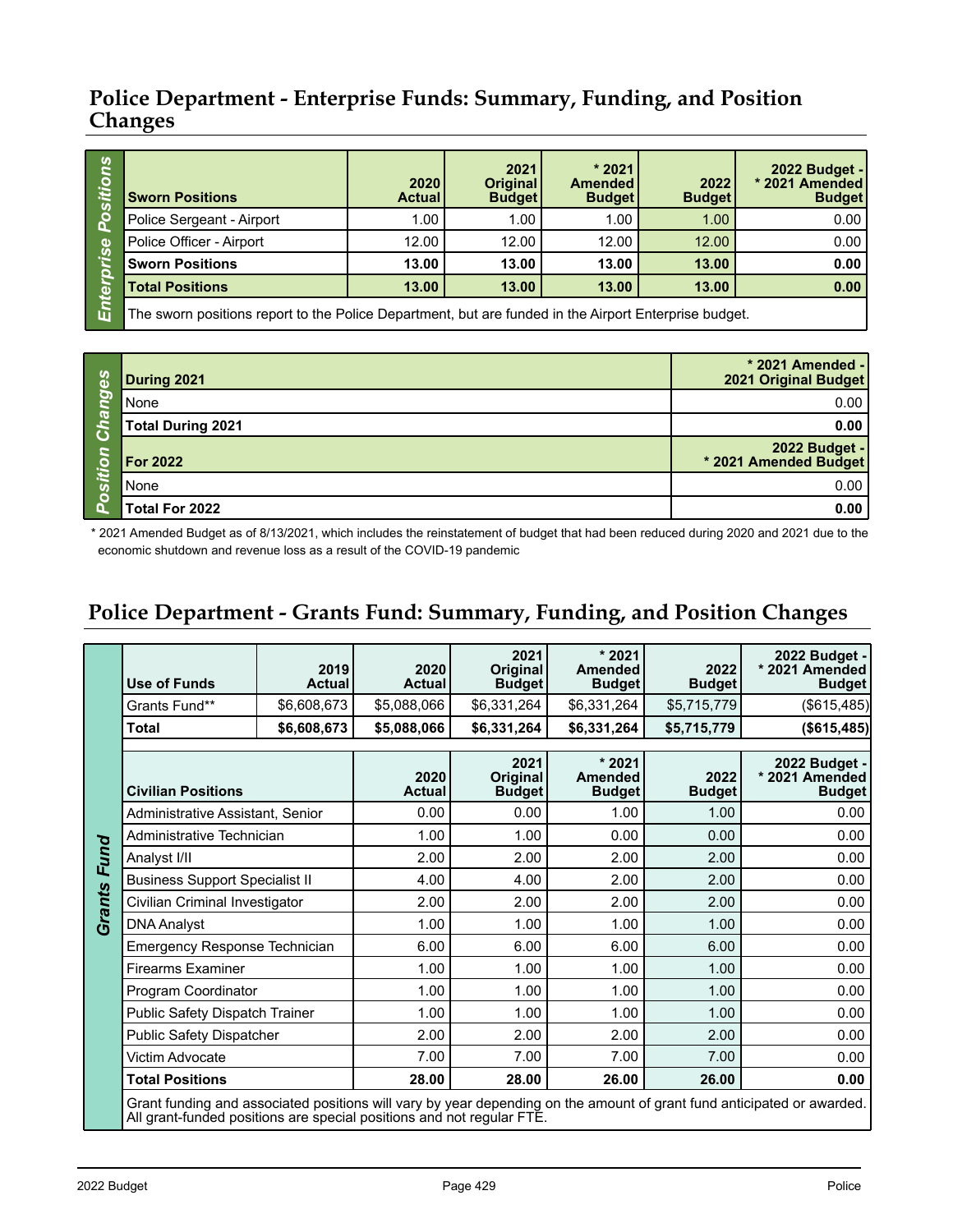| Changes | During 2021                              | * 2021 Amended -<br>2021 Original Budget |
|---------|------------------------------------------|------------------------------------------|
|         | None                                     | \$0                                      |
|         | <b>Total During 2021</b>                 | \$0                                      |
|         | For 2022                                 | 2022 Budget -<br>* 2021 Amended Budget   |
|         | <b>Grant Awards</b>                      |                                          |
| Funding | Decrease due to anticipated grant awards | (\$615,485)                              |
|         | Total For 2022                           | (\$615,485)                              |

| hanges  | During 2021                                                    | * 2021 Amended -<br>2021 Original Budget |
|---------|----------------------------------------------------------------|------------------------------------------|
|         | Eliminated 2.00 FTE positions (Business Support Specialist II) | (2.00)                                   |
| Ő       | Total During 2021                                              | (2.00)                                   |
| osition | For 2022                                                       | 2022 Budget -<br>* 2021 Amended Budget   |
|         | None                                                           | 0.00                                     |
| o.      | Total For 2022                                                 | 0.00                                     |

\* 2021 Amended Budget as of 8/13/2021, which includes the reinstatement of budget that had been reduced during 2020 and 2021 due to the economic shutdown and revenue loss as a result of the COVID-19 pandemic

\*\* The Grants Fund includes appropriation for new grant funding, and may include re-appropriation of prior year grants not awarded, as well as local match. See Grants Overview for more information.

## **Police Department - CIP Program**

| ه ا | <b>Project</b>                                    | General<br><b>Fund</b> | <b>Total</b><br><b>Allocation</b> |
|-----|---------------------------------------------------|------------------------|-----------------------------------|
| l 6 | Police Impound - North Lot and Building Expansion | 750,000                | 750,000                           |
|     | Total 2022 Projects                               | \$750,000              | \$750,000                         |

\* The funding of the CIP projects is for the current budget year and may not reflect the total project cost. For a citywide comprehensive list of CIP projects, refer to the CIP section of the Budget.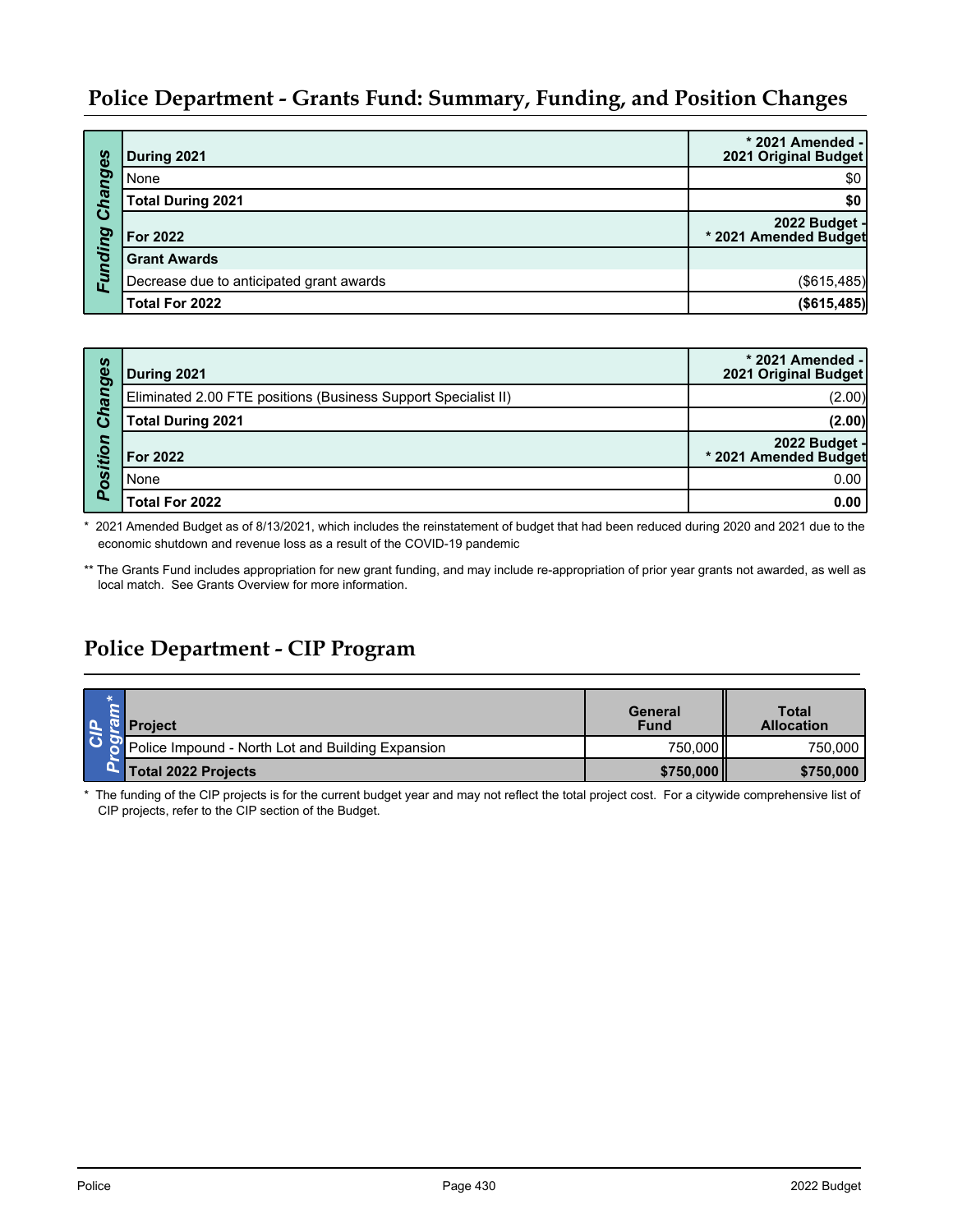#### 001 - GENERAL FUND Police

| <b>Acct # - Description</b>             | 2019<br>Actual | 2020<br>Actual | 2021<br>Original<br><b>Budget</b>              | $*2021$<br>Amended<br><b>Budget</b> | <b>Budget</b> | 2022 Budget -<br>2022 * 2021 Amended<br><b>Budget</b> |
|-----------------------------------------|----------------|----------------|------------------------------------------------|-------------------------------------|---------------|-------------------------------------------------------|
| <b>Salaries/Benefits/Pensions</b>       |                |                |                                                |                                     |               |                                                       |
| 51205 - CIVILIAN SALARIES               | 11,405,904     | 11,338,731     | 13,567,133                                     | 13,618,542                          | 15,481,841    | 1,863,299                                             |
| 51210 - OVERTIME                        | 449,261        | 333,338        | 309,100                                        | 309,100                             | 309,100       | 0                                                     |
| 51220 - SEASONAL TEMPORARY              | 1,615,574      | 1,289,964      | 1,291,860                                      | 1,361,860                           | 769,910       | (591, 950)                                            |
| 51225 - SHIFT WORKER HOLIDAY            | 224,626        | 229,605        | 157,000                                        | 157,000                             | 176,480       | 19,480                                                |
| 51230 - SHIFT DIFFERENTIAL              | 159,609        | 150,116        | 154,760                                        | 154,760                             | 152,000       | (2,760)                                               |
| 51235 - STANDBY                         | 399,922        | 469,723        | 414,631                                        | 414,631                             | 415,631       | 1,000                                                 |
| 51240 - RETIREMENT TERMINATION SICK     | 407,066        | 428,334        | 250,000                                        | 250,000                             | 250,000       | 0                                                     |
| 51245 - RETIREMENT TERM VACATION        | 42,511         | 56,726         | 100,000                                        | 100,000                             | 100,000       | 0                                                     |
| 51260 - VACATION BUY PAY OUT            | 334,042        | 332,190        | 0                                              | 0                                   | 0             | 0                                                     |
| 51290 - BUDGET TRANSFER                 | 0              | 0              | (733, 032)                                     | 0                                   | 0             | 0                                                     |
| 51299 - SALARIES REIMBURSEMENTS         | (497, 421)     | (510, 254)     | 0                                              | 0                                   | $\Omega$      | $\Omega$                                              |
| 51405 - UNIFORM SALARIES                | 53,338,765     | 56,058,489     |                                                | 57,864,702 57,864,702               | 63,438,761    | 5,574,059                                             |
| 51410 - UNIFORM OVERTIME                | 2,421,948      | 1,883,699      | 1,516,162                                      | 1,616,162                           | 1,616,012     | (150)                                                 |
| 51425 - UNIFORM SHIFT DIFFERENTIAL      | 174,346        | 185,669        | 177,500                                        | 177,500                             | 177,500       | 0                                                     |
| 51430 - UNIFORM SPECIAL ASSIGNMENT      | 60,298         | 59,838         | 65,305                                         | 65,305                              | 65,305        | 0                                                     |
| 51435 - EXTRA DUTY EXPENDITURE          | 1,176,923      | 1,000,947      | 1,236,000                                      | 1,236,000                           | 0             | (1,236,000)                                           |
| 51445 - LONGEVITY                       | 321,000        | 317,962        | 324,978                                        | 324,978                             | 324,978       | 0                                                     |
| 51455 - SWORN VAC TWK                   | 189,857        | 213,462        | 212,180                                        | 212,180                             | 212,180       | 0                                                     |
| 51460 - UNIFORM HAZARD DUTY             | 76,350         | 75,681         | 78,000                                         | 78,000                              | 78,000        | 0                                                     |
| 51465 - UNIFORM COURT OVERTIME          | 101,028        | 67,410         | 100,900                                        | 100,900                             | 100,900       | 0                                                     |
| 51470 - UNIFORM RETIREMENT COST         | 273,871        | 348,526        | 250,000                                        | 250,000                             | 250,000       | 0                                                     |
| 51482 - POLICE TRAINING OFFICERS        | 75,032         | 102,449        | 103,000                                        | 103,000                             | 103,000       | 0                                                     |
| 51610 - PERA                            | 1,835,131      | 1,841,791      | 2,126,528                                      | 2,126,528                           | 2,350,075     | 223,547                                               |
| 51612 - RETIREMENT HEALTH SAVINGS       | 185,226        | 243,342        | 340,000                                        | 340,000                             | 340,000       | 0                                                     |
| 51615 - WORKERS COMPENSATION            | 2,541,118      | 2,689,137      | 2,674,037                                      | 2,674,037                           | 2,839,403     | 165,366                                               |
| 51620 - EQUITABLE LIFE INSURANCE        | 183,322        | 187,926        | 297,203                                        | 297,203                             | 296,427       | (776)                                                 |
| 51640 - DENTAL INSURANCE                | 374,175        | 375,145        | 369,835                                        | 369,835                             | 429,060       | 59,225                                                |
| 51650 - NEW HIRE POLICE PENSION PLAN    | 5,474,571      | 5,616,853      | 9,202,857                                      | 9,202,857                           | 8,230,377     | (972, 480)                                            |
| 51651 - OLD HIRE POLICE PENSION         | 1,850,964      | 1,850,964      | 2,120,342                                      | 2,120,342                           | 2,120,342     | 0                                                     |
| 51652 - STATEWIDE POLICE PENSION        | 2,690,178      | 3,044,408      | 3,626,133                                      | 3,626,133                           | 4,162,011     | 535,878                                               |
| 51670 - PARKING FOR EMPLOYEES           | 732            | 1,062          | 1,080                                          | 1,080                               | 1,200         | 120                                                   |
| 51690 - MEDICARE                        | 1,048,802      | 1,084,396      | 1,058,829                                      | 1,058,829                           | 1,158,764     | 99,935                                                |
| 51695 - CITY EPO MEDICAL PLAN           | 1,378,683      | 1,192,788      | 1,078,658                                      | 1,078,658                           | 1,082,439     | 3,781                                                 |
| 51696 - ADVANTAGE HD MED PLAN           | 6,755,188      | 6,958,424      | 7,309,707                                      | 7,309,707                           | 10,023,321    | 2,713,614                                             |
| 51697 - HRA BENEFIT TO ADV MED PLAN     | 398,153        | 412,800        | 381,524                                        | 381,524                             | 499,414       | 117,890                                               |
| 51699 - BENEFITS REIMBURSEMENT          | (48, 829)      | 8              | 0                                              | 0                                   | 0             | 0                                                     |
| <b>Salaries/Benefits/Pensions Total</b> | 97,417,926     |                | 99,931,649 108,026,912 108,981,353 117,554,431 |                                     |               | 8,573,078                                             |
| <b>Operating</b>                        |                |                |                                                |                                     |               |                                                       |
| 52105 - MISCELLANEOUS OPERATING         | 139,777        | 180,132        | 0                                              | 0                                   | 0             | 0                                                     |
| 52110 - OFFICE SUPPLIES                 | 35,588         | 32,620         | 74,300                                         | 74,300                              | 78,600        | 4,300                                                 |
| 52111 - PAPER SUPPLIES                  | 13,967         | 11,581         | 28,550                                         | 28,550                              | 21,700        | (6, 850)                                              |
| 52112 - AMMUNITION                      | 79,887         | 237,939        | 252,500                                        | 252,500                             | 354,250       | 101,750                                               |
| 52114 - K9 SUPPLIES                     | 19,077         | 21,375         | 26,000                                         | 26,000                              | 26,000        | 0                                                     |
| 52115 - MEDICAL SUPPLIES                | 7,405          | (75)           | 30,000                                         | 30,000                              | 30,000        | 0                                                     |
| 52120 - COMPUTER SOFTWARE               | 22,615         | 16,643         | 13,482                                         | 13,482                              | 32,002        | 18,520                                                |
| 52122 - CELL PHONES EQUIP AND SUPPLIES  | 29,403         | 0              | 0                                              | 0                                   | 0             | 0                                                     |
| 52125 - GENERAL SUPPLIES                | 260,123        | 235,145        | 327,450                                        | 327,450                             | 340,700       | 13,250                                                |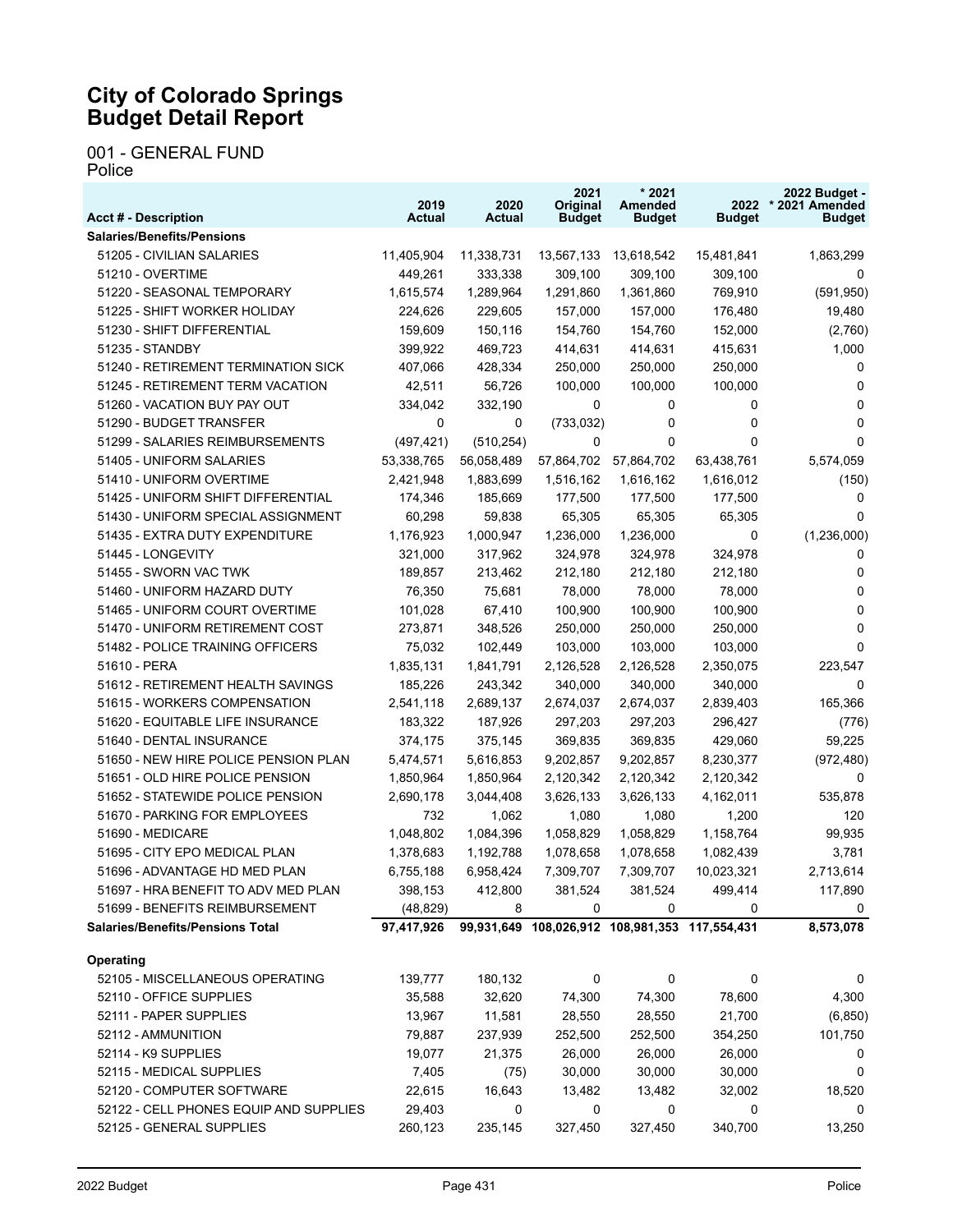001 - GENERAL FUND Police

| <b>Acct # - Description</b>            | 2019<br>Actual | 2020<br>Actual | 2021<br>Original<br><b>Budget</b> | $*2021$<br>Amended<br><b>Budget</b> | 2022<br><b>Budget</b> | 2022 Budget -<br>* 2021 Amended<br><b>Budget</b> |
|----------------------------------------|----------------|----------------|-----------------------------------|-------------------------------------|-----------------------|--------------------------------------------------|
| 52129 - HVAC-HEAT VENTILATN AIR SUPPLI | 14,768         | 11,719         | 35,000                            | 35,000                              | 20,000                | (15,000)                                         |
| 52135 - POSTAGE                        | 33,937         | 34,726         | 35,000                            | 35,000                              | 35,000                | 0                                                |
| 52140 - WEARING APPAREL                | 686,513        | 383,475        | 572,057                           | 692,057                             | 889,410               | 197,353                                          |
| 52145 - PAINT AND CHEMICAL             | 9,990          | 5,659          | 12,000                            | 12,000                              | 12,000                | 0                                                |
| 52155 - AUTOMOTIVE                     | 142,968        | 175,531        | 170,000                           | 170,000                             | 180,000               | 10,000                                           |
| 52160 - FUEL                           | 8,619          | 8,307          | 10,500                            | 10,500                              | 10,000                | (500)                                            |
| 52161 - CRIME PREVENTION               | 2,370          | 2,132          | 3,750                             | 3,750                               | 6,000                 | 2,250                                            |
| 52165 - LICENSES AND TAGS              | 687            | 2,634          | 5,350                             | 5,350                               | 4,690                 | (660)                                            |
| 52190 - JANITORIAL SUPPLIES            | 34,870         | 34,748         | 42,000                            | 42,000                              | 40,000                | (2,000)                                          |
| 52216 - EOD PROGRAM                    | 22.210         | 5,711          | 15,000                            | 15,000                              | 20,000                | 5,000                                            |
| 52220 - MAINT OFFICE MACHINES          | 858            | (259)          | 0                                 | 0                                   | 900                   | 900                                              |
| 52230 - MAINT FURNITURE AND FIXTURES   | 3,448          | 2,184          | 0                                 | $\Omega$                            | 0                     | 0                                                |
| 52235 - MAINT MACHINERY AND APPARATUS  | 77,053         | 79,499         | 101,750                           | 101,750                             | 128,135               | 26,385                                           |
| 52238 - MAINT LARGE VEHICLES           | 4,032          | 0              | 10,000                            | 10,000                              | 10,000                | 0                                                |
| 52250 - MAINT RADIOS ALLOCATION        | 203,427        | 205,383        | 179,250                           | 179,250                             | 235,515               | 56,265                                           |
| 52265 - MAINT BUILDINGS AND STRUCTURE  | 52,388         | 89,203         | 140,000                           | 140,000                             | 140,000               | 0                                                |
| 52275 - MAINT RUNWAYS                  | 0              | 16,592         | 0                                 | 0                                   | 0                     | $\Omega$                                         |
| 52305 - MAINT SOFTWARE                 | (3,571)        | 62,062         | 62,672                            | 62,672                              | 14,370                | (48, 302)                                        |
| 52402 - MEMORIAL EVENT                 | 2,211          | 0              | 0                                 | 0                                   | 0                     | 0                                                |
| 52405 - ADVERTISING SERVICES           | 6,277          | 6,710          | 7,025                             | 7,025                               | 7,225                 | 200                                              |
| 52408 - SETTLEMENT COSTS               | 10,000         | 0              | 0                                 | 0                                   | 0                     | 0                                                |
| 52410 - BUILDING SECURITY SERVICES     | 159,135        | 12,367         | 35,000                            | 35,000                              | 35,000                | 0                                                |
| 52413 - SPECIAL EVENTS                 | 0              | 20             | 0                                 | 0                                   | 0                     | $\Omega$                                         |
| 52415 - CONTRACTS AND SPEC PROJECTS    | 203,537        | 32,098         | 49,000                            | 49,000                              | 47,000                | (2,000)                                          |
| 52418 - COMPUTER SERVICES              | 25,656         | 32,886         | 0                                 | 0                                   | 43,700                | 43,700                                           |
| 52420 - EMPLOYEE SERVICES              | 3,175          | 38,045         | 100,000                           | 100,000                             | 100,000               | 0                                                |
| 52421 - CIVIL SERVICE TESTING          | 70,823         | 58,087         | 61,240                            | 61,240                              | 80,795                | 19,555                                           |
| 52422 - INCARCERATION SERVICES         | 291,862        | 59,128         | 210,000                           | 410,000                             | 293,500               | (116,500)                                        |
| 52428 - HOSTED IT SERVICES             | 605,345        | 783,500        | 33,858                            | 33,858                              | 50,858                | 17,000                                           |
| 52431 - CONSULTING SERVICES            | 0              | 2,110          | 0                                 | 0                                   | 0                     | 0                                                |
| 52434 - TOWING SERVICES                | 584,853        | 526,577        | 600,000                           | 600,000                             | 600,000               | 0                                                |
| 52435 - GARBAGE REMOVAL SERVICES       | 8,515          | 7,975          | 8,000                             | 8,000                               | 9,000                 | 1,000                                            |
| 52445 - JANITORIAL SERVICES            | 221,541        | 238,530        | 265,212                           | 265,212                             | 265,000               | (212)                                            |
| 52455 - LAWN MAINTENANCE SERVICE       | 26,275         | 31,652         | 35,000                            | 35,000                              | 35,000                | 0                                                |
| 52465 - MISCELLANEOUS SERVICES         | 176,655        | 498,968        | 892,500                           | 892,500                             | 1,123,500             | 231,000                                          |
| 52560 - PARKING SERVICES               | 3,338          | 1,993          | 4,000                             | 4,000                               | 3,500                 | (500)                                            |
| 52565 - PEST CONTROL                   | 3,160          | 3,508          | 5,500                             | 5,500                               | 4,000                 | (1,500)                                          |
| 52566 - KENNEL SERVICES                | 5,856          | 6,872          | 6,600                             | 6,600                               | 7,500                 | 900                                              |
| 52567 - VETERINARY SERVICES            | 40,377         | 11,769         | 30,000                            | 30,000                              | 30,000                | 0                                                |
| 52568 - BANK AND INVESTMENT FEES       | 0              | 2,734          | 0                                 | 0                                   | 3,600                 | 3,600                                            |
| 52571 - SNOW REMOVAL                   | 41,194         | 27,404         | 20,000                            | 20,000                              | 30,000                | 10,000                                           |
| 52573 - CREDIT CARD FEES               | 9,141          | 12,807         | 11,000                            | 11,000                              | 13,500                | 2,500                                            |
| 52575 - SERVICES                       | 767,422        | 809,275        | 748,301                           | 748,301                             | 849,413               | 101,112                                          |
| 52578 - INTERPRETING SERVICES          | 26,026         | 26,485         | 22,500                            | 22,500                              | 30,400                | 7,900                                            |
| 52583 - PROGRAM SUPPORT                | 0              | 3,326          | 5,000                             | 5,000                               | 5,000                 | 0                                                |
| 52590 - TEMPORARY EMPLOYMENT           | 136            | 43,667         | 0                                 | 0                                   | 0                     | 0                                                |
| 52605 - CAR MILEAGE                    | 92             | 10             | 100                               | 100                                 | 0                     | (100)                                            |
| 52615 - DUES AND MEMBERSHIP            | 98,357         | 91,142         | 121,018                           | 121,018                             | 66,983                | (54, 035)                                        |
| 52620 - CREDIT CARD FEES - METERS      | 0              | 1,465          | 0                                 | 0                                   | 0                     | 0                                                |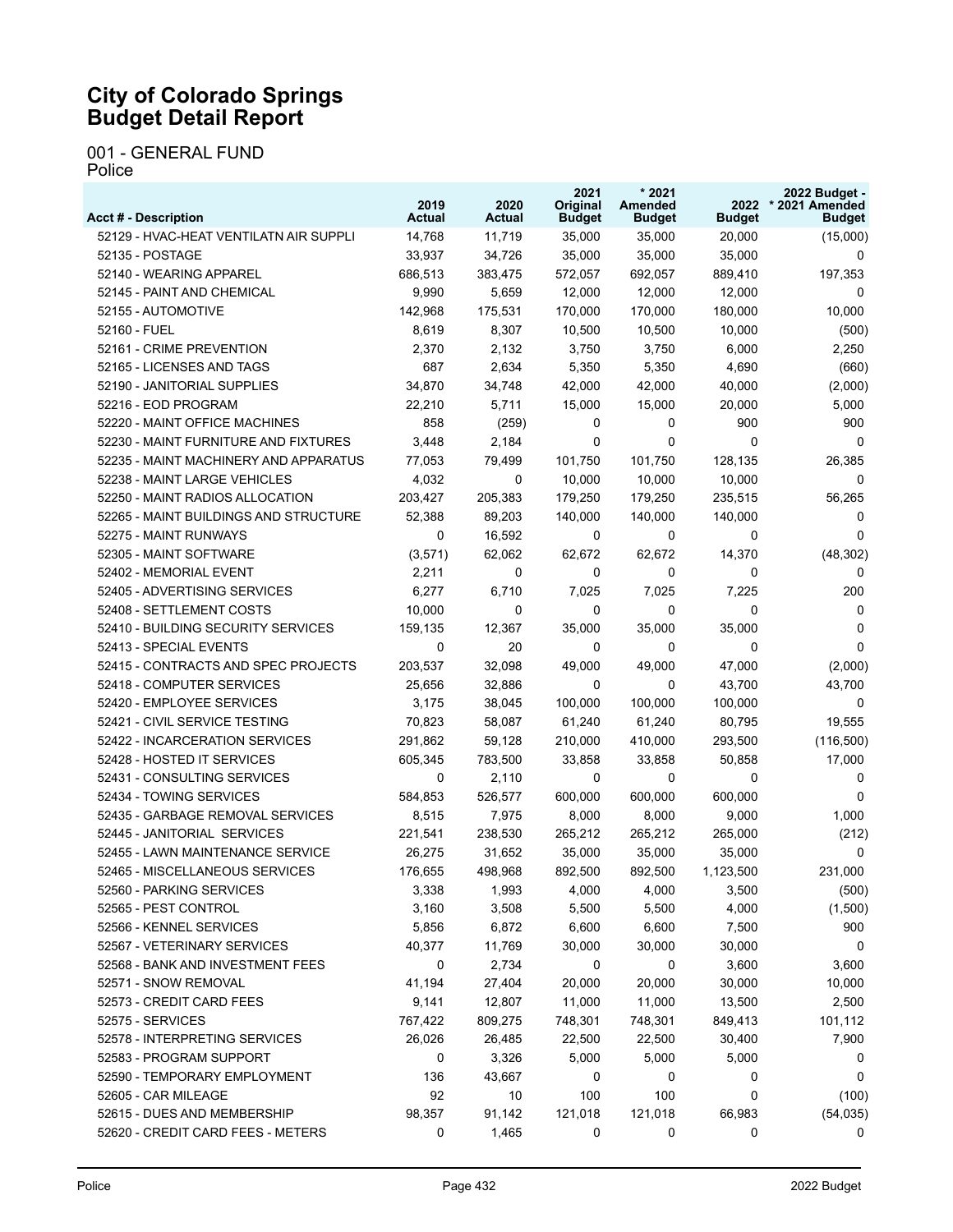#### 001 - GENERAL FUND Police

| <b>Acct # - Description</b>               | 2019<br>Actual | 2020<br>Actual | 2021<br>Original<br><b>Budget</b>                           | $*2021$<br><b>Amended</b><br><b>Budget</b> | <b>Budget</b> | 2022 Budget -<br>2022 * 2021 Amended<br><b>Budget</b> |
|-------------------------------------------|----------------|----------------|-------------------------------------------------------------|--------------------------------------------|---------------|-------------------------------------------------------|
| 52625 - MEETING EXPENSES IN TOWN          | 9,206          | 15,999         | 33,890                                                      | 33,890                                     | 29,040        | (4, 850)                                              |
| 52630 - TRAINING                          | 85,558         | 9,078          | 16,875                                                      | 252,025                                    | 247,025       | (5,000)                                               |
| 52635 - EMPLOYEE EDUCATIONL<br>ASSISTANCE | 35,005         | 46,360         | 0                                                           | 40,000                                     | 40,000        | 0                                                     |
| 52645 - SUBSCRIPTIONS                     | 54,378         | 23,384         | 51,734                                                      | 81,734                                     | 54,722        | (27, 012)                                             |
| 52655 - TRAVEL OUT OF TOWN                | 134,953        | 9,135          | 0                                                           | $\Omega$                                   | 0             | 0                                                     |
| 52656 - MOVING EXPENSES                   | 2,231          | 0              | 0                                                           | 0                                          | $\Omega$      | 0                                                     |
| 52705 - COMMUNICATIONS                    | 46,829         | 50,855         | 60.000                                                      | 60.000                                     | 55,000        | (5,000)                                               |
| 52706 - WIRELESS COMMUNICATION            | 410.190        | 764,124        | 405.400                                                     | 405.400                                    | 825,864       | 420,464                                               |
| 52725 - RENTAL OF PROPERTY                | 35,447         | 32,647         | 35,777                                                      | 35,777                                     | 176,211       | 140,434                                               |
| 52738 - CELL PHONE BASE CHARGES           | 325,523        | (132, 586)     | 305,400                                                     | 305,400                                    | 19,200        | (286, 200)                                            |
| 52740 - GENERAL INSURANCE-CITY            | 1,562          | 1,562          | 1,610                                                       | 1,610                                      | 1,610         | 0                                                     |
| 52742 - STORMWATER FEE                    | 425            | 425            | 425                                                         | 425                                        | 425           | 0                                                     |
| 52755 - COMMUNICATIONS EQUIPMENT          | $\Omega$       | 47             | 0                                                           | $\Omega$                                   | $\Omega$      | $\Omega$                                              |
| 52765 - LEASE PURCHASE PAYMENTS           | 43,000         | 21,500         | 0                                                           | 0                                          | 0             | $\Omega$                                              |
| 52775 - MINOR EQUIPMENT                   | 562.922        | 497,915        | 467,160                                                     | 699,040                                    | 651,845       | (47, 195)                                             |
| 52776 - PRINTER CONSOLIDATION COST        | 130.106        | 128,873        | 137,000                                                     | 137,000                                    | 140,000       | 3,000                                                 |
| 52795 - RENTAL OF EQUIPMENT               | 1,208          | 1,583          | 1,500                                                       | 1,500                                      | 1,800         | 300                                                   |
| 52874 - OFFICE SERVICES PRINTING          | 1,231          | 1,400          | 2,000                                                       | 2,000                                      | 2,000         | 0                                                     |
| 52908 - REPROGRAPHICS POLICE              | 71,713         | 75,035         | 75,000                                                      | 75,000                                     | 75,000        | 0                                                     |
| 65040 - MISCELLANEOUS                     | 490            | 1,267          | 0                                                           | 0                                          | 0             | 0                                                     |
| 65075 - INTEREST                          | 56,156         | 53,018         | 62,070                                                      | 62,070                                     | 62,070        | $\Omega$                                              |
| 65097 - INTEREST OLD CITY HALL COP        | 22,175         | 7,175          | 0                                                           | 0                                          | 0             | 0                                                     |
| 65160 - RECRUITMENT                       | 1,167          | 11,193         | 20,000                                                      | 20,000                                     | 20,000        | 0                                                     |
| 65185 - PRINCIPAL                         | 0              | 0              | 71,119                                                      | 71,119                                     | 71,119        | 0                                                     |
| 65209 - PRINCIPAL OLD CITY HALL COP       | 112,333        | 112,333        | 0                                                           | 0                                          | 0             | 0                                                     |
| 65275 - COST OF COLLECTION                | (56)           | 0              | 0                                                           | 0                                          | 0             | 0                                                     |
| 65350 - SERVICE AWARDS                    | 60             | 240            | 0                                                           | 0                                          | 0             | 0                                                     |
| 65352 - EMPLOYEE AWARDS PROGRAM           | 397            | 0              | 0                                                           | 0                                          | 0             | 0                                                     |
| 65356 - RETIREMENT AWARDS                 | 65             | 385            | $\Omega$                                                    | 0                                          | 0             | $\Omega$                                              |
| 65365 - HEALTH PROGRAMS                   | 300            | 0              | 0                                                           | 0                                          | 0             | 0                                                     |
| 52162 - DRONE PROGRAM                     | $\Omega$       | 0              | $\Omega$                                                    | 0                                          | 10,000        | 10,000                                                |
| <b>Operating Total</b>                    | 7,437,942      | 6,958,723      | 7,164,425                                                   | 8,021,455                                  | 8,846,677     | 825,222                                               |
| <b>Capital Outlay</b>                     |                |                |                                                             |                                            |               |                                                       |
| 53030 - FURNITURE AND FIXTURES            | 580            | 0              | 0                                                           | 0                                          | 0             | 0                                                     |
| 53050 - MACHINERY AND APPARATUS           | 27,239         | 11,000         | 0                                                           | 0                                          | 12,000        | 12,000                                                |
| 53095 - IMPROVEMENT TO CAP ASSETS         | 33,601         | 36,733         | 0                                                           | 0                                          | 0             | 0                                                     |
| <b>Capital Outlay Total</b>               | 61,420         | 47,733         | 0                                                           | 0                                          | 12,000        | 12,000                                                |
| <b>Total Expense</b>                      |                |                | 104,917,288 106,938,105 115,191,337 117,002,808 126,413,108 |                                            |               | 9,410,300                                             |
| <b>CIP Total</b>                          | 3,744,420      | 749,507        | 75,000                                                      | 452,500                                    | 750,000       | 297,500                                               |
| <b>Grand Total</b>                        |                |                | 108,661,708 107,687,612 115,266,337 117,455,308 127,163,108 |                                            |               | 9,707,800                                             |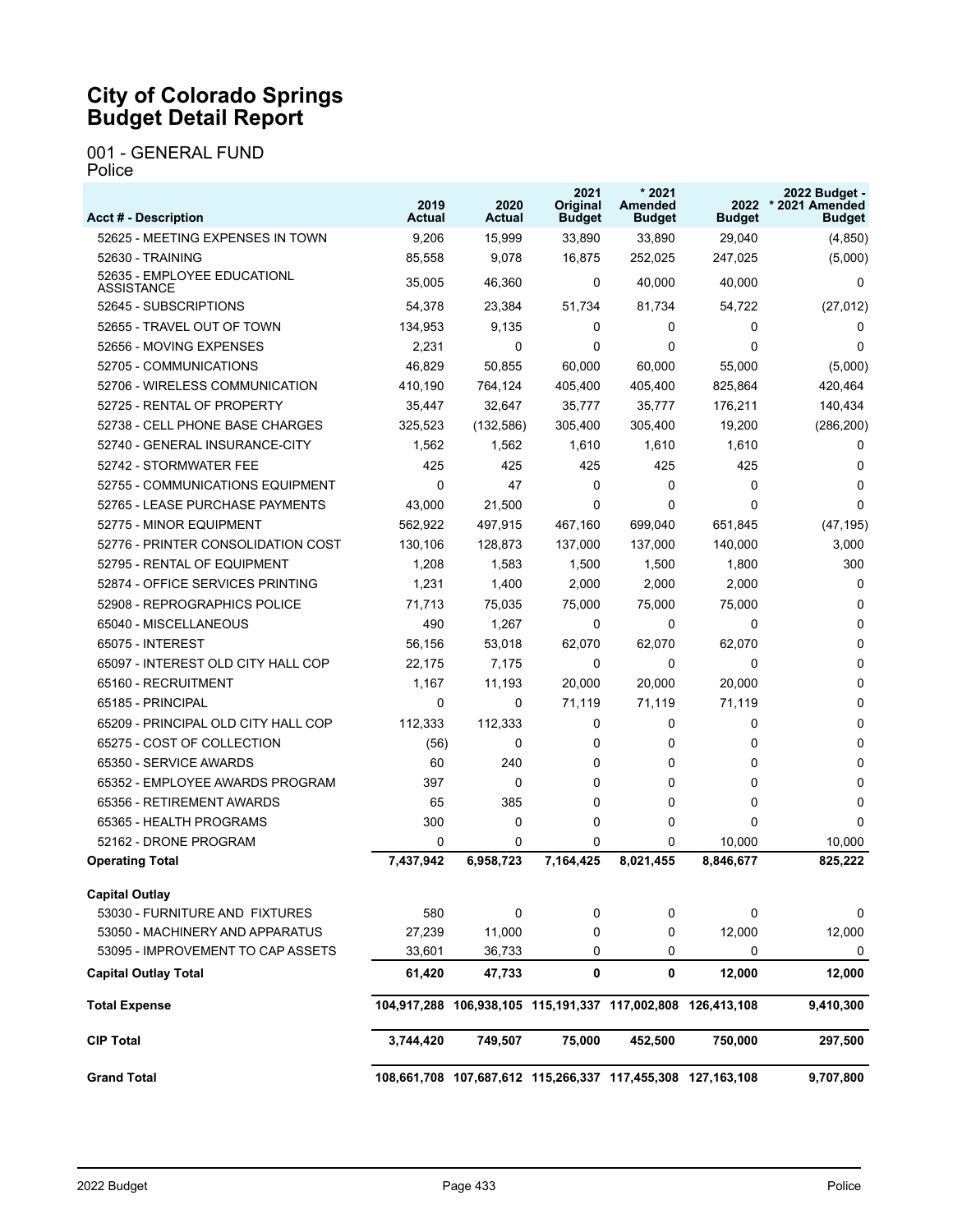#### 001 - GENERAL FUND Police

| <b>Acct # - Description</b>                      | 2019<br><b>Actual</b> | 2020<br><b>Actual</b> | 2021<br>Original<br><b>Budget</b> | $*2021$<br>Amended<br><b>Budget</b> | <b>Budget</b> | 2022 Budget -<br>2022 * 2021 Amended<br><b>Budget</b> |
|--------------------------------------------------|-----------------------|-----------------------|-----------------------------------|-------------------------------------|---------------|-------------------------------------------------------|
| Revenue                                          |                       |                       |                                   |                                     |               |                                                       |
| 40113 - MISCELLANEOUS                            | 64.146                | 3,432                 | 0                                 | $\mathbf{0}$                        | $\Omega$      | 0                                                     |
| 40150 - RESTITUTION                              | 40,011                | 5,584                 | 28,500                            | 28,500                              | 5,200         | (23, 300)                                             |
| 41415 - FINGER PRINTING                          | 3,765                 | 2,675                 | 0                                 | $\mathbf{0}$                        | 2,400         | 2,400                                                 |
| 41840 - ADMIN REVENUE                            | 55,817                | 42,142                | 56,000                            | 56,000                              | $\Omega$      | (56,000)                                              |
| 43156 - REBATES                                  | 659                   | 0                     | 0                                 | $\mathbf 0$                         | $\mathbf{0}$  | 0                                                     |
| 44014 - RECYCLED MATERIALS                       | $\Omega$              | 3,051                 | 0                                 | $\mathbf{0}$                        | $\mathbf{0}$  | $\Omega$                                              |
| 44020 - MISCELLANEOUS GENERAL                    | 11,010                | 806                   | 3.500                             | 3.500                               | 20,000        | 16,500                                                |
| 44025 - CASH OVER SHORT                          | 609                   | (4)                   | 0                                 | $\Omega$                            | $\mathbf{0}$  | $\Omega$                                              |
| 44040 - SALE OF PROPERTY                         | 34,870                | 38,411                | 30,000                            | 30,000                              | 30,000        | $\Omega$                                              |
| 44045 - SALE OF SCRAP                            | 924                   | 502                   | 0                                 | $\Omega$                            | 3,800         | 3,800                                                 |
| 44053 - PD PARKING GARAGE FEES                   | 69,390                | 62,640                | 69,000                            | 69,000                              | 69,000        | 0                                                     |
| 44054 - OT REIMBURSEMENT                         | 244,049               | 68,475                | 265,700                           | 265,700                             | 230,700       | (35,000)                                              |
| 44055 - REIMBURSEMENT ACCT                       | 73,443                | 58,718                | 55,000                            | 55,000                              | 55,000        | $\Omega$                                              |
| 44075 - PROCESSING FEE                           | $\mathbf 0$           | (537)                 | 0                                 | 0                                   | $\mathbf 0$   | 0                                                     |
| 45279 - ALARM BUSINESS LICENSE                   | $\mathbf{0}$          | 0                     | 12,020                            | 12,020                              | 12,020        | $\Omega$                                              |
| 45732 - EL PASO COUNTY                           | 41                    | 0                     | 0                                 | $\Omega$                            | $\Omega$      | $\Omega$                                              |
| 45734 - FOUNTAIN                                 | 3,426                 | 3,873                 | 3,000                             | 3,000                               | 4,000         | 1,000                                                 |
| 45751 - AUTO INSPECTION FEES                     | 9,946                 | 15,150                | 0                                 | $\mathbf{0}$                        | $\mathbf{0}$  | $\Omega$                                              |
| 45752 - EXTRA DUTY - VEHICLE USAGE               | 81,711                | 71,294                | 82,000                            | 82,000                              | 0             | (82,000)                                              |
| 45753 - EXCESS POLICE ALARMS                     | 127,587               | 89,137                | 120,000                           | 120,000                             | 100,000       | (20,000)                                              |
| 45754 - LAB FEES POLICE                          | 42,560                | 36,206                | 40,000                            | 40,000                              | 40,000        | 0                                                     |
| 45755 - ALARM SITE REINSTATEMENT FEES            | 300                   | 800                   | 0                                 | $\Omega$                            | $\mathbf{0}$  | $\Omega$                                              |
| 45756 - PHOTOSTATS AND PICTURES                  | 161,120               | 130,744               | 145,000                           | 145,000                             | 145,000       | 0                                                     |
| 45757 - POLICE POLYGRAPH TESTS                   | 120                   | 120                   | 0                                 | $\mathbf{0}$                        | $\mathbf 0$   | $\Omega$                                              |
| 45758 - EXTRA DUTY REIMBURSEMENT                 | 1,259,940             | 1,048,890             | 1,390,468                         | 1,390,468                           | $\Omega$      | (1,390,468)                                           |
| 45759 - TOW AND STORAGE CHARGES                  | 634,892               | 552,607               | 600,000                           | 600,000                             | 575,000       | (25,000)                                              |
| 45760 - WITNESS FEES                             | 865                   | 438                   | 0                                 | $\mathbf 0$                         | $\mathbf 0$   | 0                                                     |
| 45761 - SCHOOL RESOURCE OFFICER                  | 1,081,235             | 521,762               | 750.000                           | 750,000                             | 840,000       | 90,000                                                |
| 45764 - ID REGISTRATION FEE                      | 49,359                | 51,571                | 45,000                            | 45,000                              | 50,000        | 5,000                                                 |
| 45767 - ANNUAL ALARM REGISTRATION                | 755,852               | 636,553               | 590,000                           | 590,000                             | 590,000       | $\Omega$                                              |
| 45768 - UNCLAIMED PROPERTY<br><b>DISPOSITION</b> | 113,610               | 90,654                | 100,000                           | 100,000                             | 100,000       | 0                                                     |
| 45769 - HANGAR RENTAL                            | 7,200                 | 6,600                 | 7,200                             | 7,200                               | 7,200         | $\Omega$                                              |
| 45857 - VALLEY HI                                | $\mathbf 0$           | 293                   | 0                                 | $\mathbf 0$                         | 0             | $\Omega$                                              |
| 46171 - REIMBURSEMENT FROM GRANTS                | $\Omega$              | 320,597               | 0                                 | $\mathbf{0}$                        | 0             | $\Omega$                                              |
| <b>Total Revenue</b>                             | 4.928.457             | 3.863.184             | 4.392.388                         | 4.392.388                           | 2.879.320     | (1.513.068)                                           |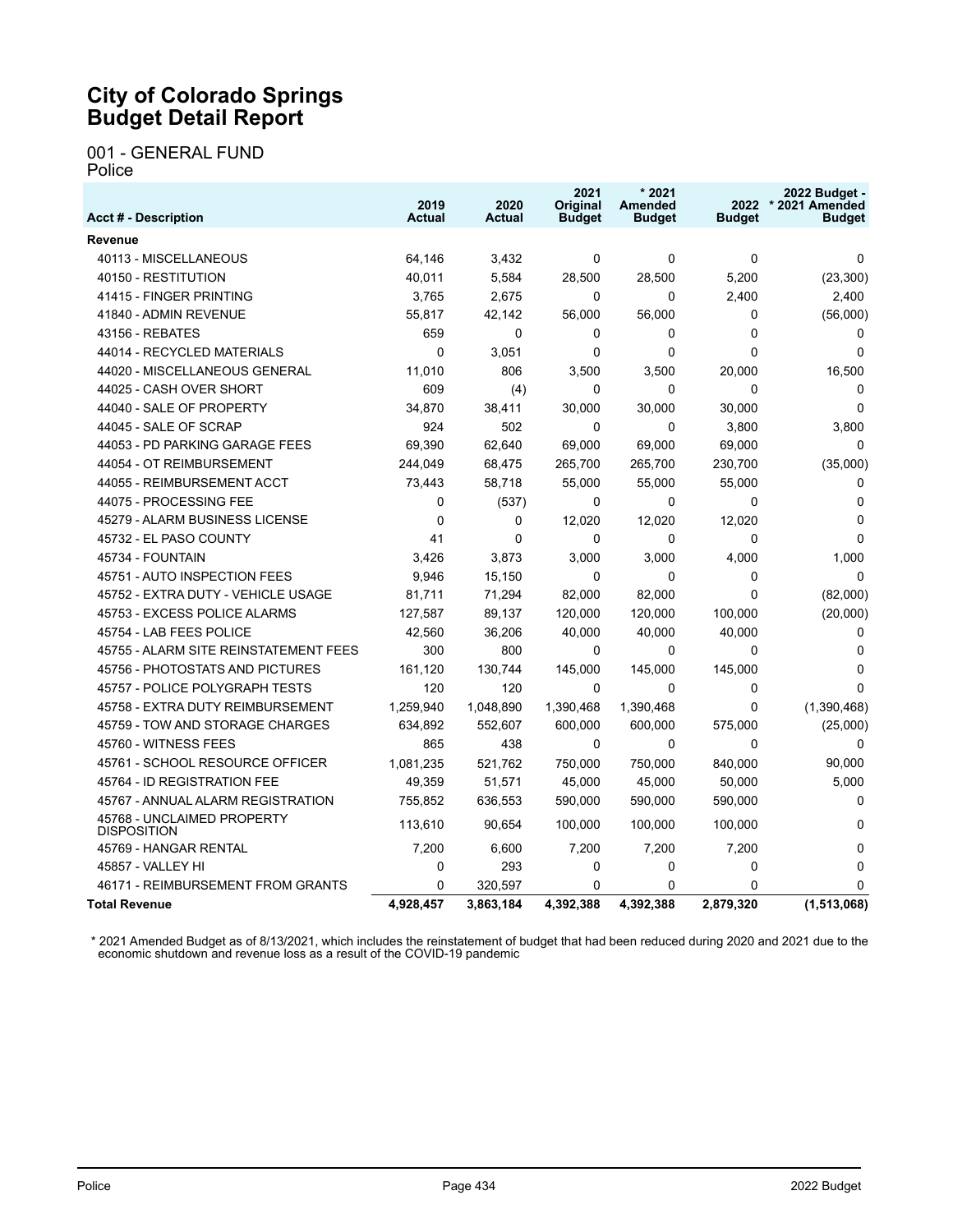171 - PUBLIC SAFETY SALES TAX Police

| <b>Acct # - Description</b>             | 2019<br>Actual | 2020<br><b>Actual</b> | 2021<br>Original<br><b>Budget</b> | $*2021$<br>Amended<br><b>Budget</b> | <b>Budget</b> | 2022 Budget -<br>2022 * 2021 Amended<br><b>Budget</b> |
|-----------------------------------------|----------------|-----------------------|-----------------------------------|-------------------------------------|---------------|-------------------------------------------------------|
| <b>Salaries/Benefits/Pensions</b>       |                |                       |                                   |                                     |               |                                                       |
| 51205 - CIVILIAN SALARIES               | 2,286,286      | 2,614,622             | 2,773,686                         | 2,773,686                           | 4,838,339     | 2,064,653                                             |
| 51210 - OVERTIME                        | 59,569         | 78,420                | 69,300                            | 69,300                              | 82,400        | 13,100                                                |
| 51220 - SEASONAL TEMPORARY              | 264,059        | 311,638               | 571,251                           | 571,251                             | 317,158       | (254, 093)                                            |
| 51225 - SHIFT WORKER HOLIDAY            | 24,597         | 26,249                | 20,000                            | 20,000                              | 27,000        | 7,000                                                 |
| 51230 - SHIFT DIFFERENTIAL              | 26,042         | 31,006                | 10,000                            | 10,000                              | 34,000        | 24,000                                                |
| 51235 - STANDBY                         | 10,368         | 14,316                | 14,400                            | 14,400                              | 2,000         | (12, 400)                                             |
| 51240 - RETIREMENT TERMINATION SICK     | 32,036         | 55,845                | 60,000                            | 60,000                              | 60,000        | 0                                                     |
| 51245 - RETIREMENT TERM VACATION        | 7,789          | 22,109                | 20,000                            | 20,000                              | 20,000        | $\Omega$                                              |
| 51260 - VACATION BUY PAY OUT            | 41,919         | 31,111                | 0                                 | 0                                   | 0             | $\Omega$                                              |
| 51299 - SALARIES REIMBURSEMENTS         | (55, 339)      | (55, 670)             | 0                                 | 0                                   | 0             | $\Omega$                                              |
| 51405 - UNIFORM SALARIES                | 7,219,008      | 7,943,855             | 7,737,177                         | 7,737,177                           | 7,981,906     | 244,729                                               |
| 51410 - UNIFORM OVERTIME                | 3,086,087      | 2,951,993             | 2,154,965                         | 2,154,965                           | 2,670,000     | 515,035                                               |
| 51425 - UNIFORM SHIFT DIFFERENTIAL      | 42,628         | 34,884                | 44,400                            | 44,400                              | 40,000        | (4,400)                                               |
| 51430 - UNIFORM SPECIAL ASSIGNMENT      | 10,345         | 8,999                 | 11,200                            | 11,200                              | 10,000        | (1,200)                                               |
| 51435 - EXTRA DUTY EXPENDITURE          | 149            | 0                     | $\Omega$                          | $\Omega$                            | $\Omega$      | $\Omega$                                              |
| 51445 - LONGEVITY                       | 39,466         | 36,783                | 41,200                            | 41,200                              | 30,000        | (11,200)                                              |
| 51455 - SWORN VAC TWK                   | 25,554         | 25,461                | 30,000                            | 30,000                              | 25,000        | (5,000)                                               |
| 51465 - UNIFORM COURT OVERTIME          | 28,358         | 10,597                | 30,200                            | 30,200                              | 25.000        | (5,200)                                               |
| 51470 - UNIFORM RETIREMENT COST         | 16,977         | 35,167                | 45,000                            | 45,000                              | 0             | (45,000)                                              |
| 51482 - POLICE TRAINING OFFICERS        | 12,458         | 15,503                | 20,400                            | 20,400                              | 20,000        | (400)                                                 |
| 51610 - PERA                            | 317,297        | 371.677               | 474,986                           | 474,986                             | 758,926       | 283,940                                               |
| 51612 - RETIREMENT HEALTH SAVINGS       | 35,718         | 11,103                | 65,000                            | 65,000                              | 65,000        | $\Omega$                                              |
| 51615 - WORKERS COMPENSATION            | 340,690        | 331,470               | 374,389                           | 374,389                             | 432,460       | 58,071                                                |
| 51620 - EQUITABLE LIFE INSURANCE        | 27,277         | 26,861                | 41,945                            | 41,945                              | 47,882        | 5,937                                                 |
| 51625 - VISION CARE                     | 3              | 10                    | 0                                 | $\Omega$                            | 0             | $\Omega$                                              |
| 51640 - DENTAL INSURANCE                | 55,681         | 53,833                | 62,073                            | 62,073                              | 79,229        | 17,156                                                |
| 51650 - NEW HIRE POLICE PENSION PLAN    | 677,915        | 975,151               | 1,184,468                         | 1,184,468                           | 1,210,192     | 25,724                                                |
| 51652 - STATEWIDE POLICE PENSION        | 387,153        | 440,030               | 349,199                           | 349,199                             | 471,244       | 122,045                                               |
| 51690 - MEDICARE                        | 147,228        | 159,207               | 162,236                           | 162,236                             | 192,175       | 29,939                                                |
| 51695 - CITY EPO MEDICAL PLAN           | 200,089        | 216,127               | 198,132                           | 198,132                             | 187,182       | (10, 950)                                             |
| 51696 - ADVANTAGE HD MED PLAN           | 995,396        | 1,047,022             | 1,323,838                         | 1,323,838                           | 1,725,906     | 402,068                                               |
| 51697 - HRA BENEFIT TO ADV MED PLAN     | 57.821         | 59,660                | 66,750                            | 66,750                              | 68,500        | 1,750                                                 |
| <b>Salaries/Benefits/Pensions Total</b> | 16,420,624     | 17,885,039            | 17,956,195                        | 17,956,195                          | 21,421,499    | 3,465,304                                             |
|                                         |                |                       |                                   |                                     |               |                                                       |
| Operating                               |                |                       |                                   |                                     |               |                                                       |
| 52105 - MISCELLANEOUS OPERATING         | 1,273          | 2,216                 | 0                                 | 0                                   | 0             | 0                                                     |
| 52110 - OFFICE SUPPLIES                 | 2,645          | 4,425                 | 5,000                             | 5,000                               | 5,000         | 0                                                     |
| 52111 - PAPER SUPPLIES                  | 1,160          | 200                   | 1,750                             | 1,750                               | 1,750         | $\Omega$                                              |
| 52112 - AMMUNITION                      | 0              | 0                     | 2,000                             | 2,000                               | 0             | (2,000)                                               |
| 52120 - COMPUTER SOFTWARE               | 126,217        | 2,232                 | 63,743                            | 1,375                               | 62,368        | 60,993                                                |
| 52125 - GENERAL SUPPLIES                | 10,630         | 9,443                 | 16,500                            | 16,500                              | 16,500        | 0                                                     |
| 52129 - HVAC-HEAT VENTILATN AIR SUPPLI  | 12,592         | 7,433                 | 9,000                             | 9,000                               | 9,000         | 0                                                     |
| 52140 - WEARING APPAREL                 | 106,805        | 223,638               | 117,551                           | 117,551                             | 117,036       | (515)                                                 |
| 52161 - CRIME PREVENTION                | 24             | 0                     | 1,250                             | 1,250                               | 2,000         | 750                                                   |
| 52165 - LICENSES AND TAGS               | 0              | 10                    | 500                               | 500                                 | 500           | 0                                                     |
| 52175 - SIGNS                           | 7              | 0                     | 0                                 | 0                                   | 0             | 0                                                     |
| 52190 - JANITORIAL SUPPLIES             | 7,911          | 9,279                 | 10,000                            | 10,000                              | 10,000        | 0                                                     |
| 52225 - MAINT OF COMPUTER SOFTWARE      | 0              | 202                   | 357,200                           | 357,200                             | 0             | (357, 200)                                            |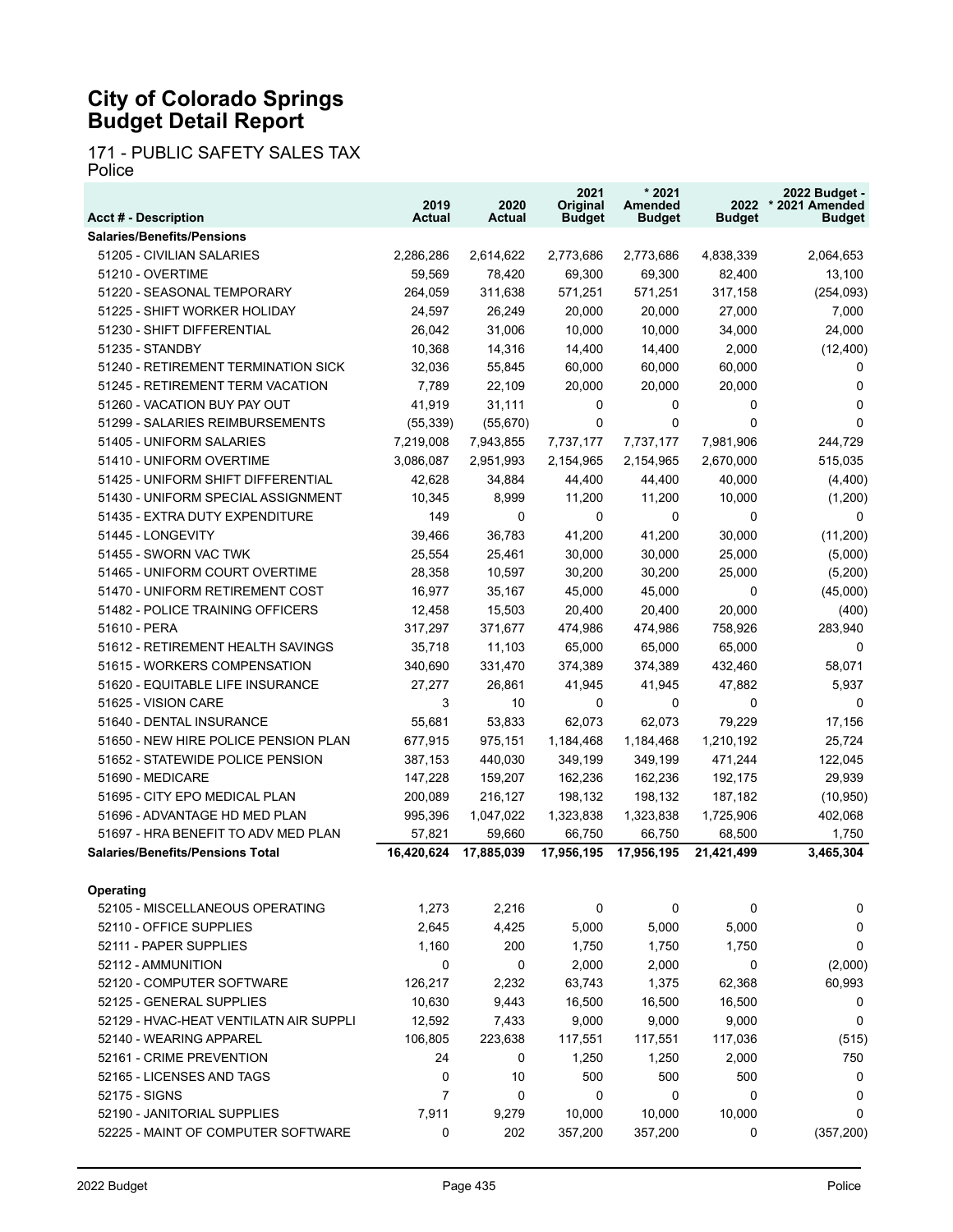171 - PUBLIC SAFETY SALES TAX Police

| <b>Acct # - Description</b>           | 2019<br>Actual | 2020<br><b>Actual</b> | 2021<br>Original<br><b>Budget</b> | * 2021<br>Amended<br><b>Budget</b> | 2022<br><b>Budget</b> | 2022 Budget -<br>* 2021 Amended<br><b>Budget</b> |
|---------------------------------------|----------------|-----------------------|-----------------------------------|------------------------------------|-----------------------|--------------------------------------------------|
| 52235 - MAINT MACHINERY AND APPARATUS | 36,795         | 8,607                 | 27,350                            | 27,350                             | 11,250                | (16, 100)                                        |
| 52250 - MAINT RADIOS ALLOCATION       | 19,780         | 22,500                | 22,500                            | 22,500                             | 22,500                | 0                                                |
| 52265 - MAINT BUILDINGS AND STRUCTURE | 62,891         | 53,644                | 80,000                            | 80,000                             | 80,000                | $\Omega$                                         |
| 52305 - MAINT SOFTWARE                | 489,010        | 383,929               | 157,163                           | 157,163                            | 636,079               | 478,916                                          |
| 52410 - BUILDING SECURITY SERVICES    | 6,155          | 7,932                 | 8,000                             | 8,000                              | 8,000                 | 0                                                |
| 52418 - COMPUTER SERVICES             | 14,985         | 11,100                | 70,283                            | 70,283                             | 0                     | (70, 283)                                        |
| 52428 - HOSTED IT SERVICES            | 128,846        | 92,048                | 121,650                           | 121,650                            | 123,153               | 1,503                                            |
| 52435 - GARBAGE REMOVAL SERVICES      | 2,425          | 3,155                 | 3,000                             | 3,000                              | 3,500                 | 500                                              |
| 52445 - JANITORIAL SERVICES           | 85,589         | 83,271                | 88,000                            | 88,000                             | 88,000                | $\Omega$                                         |
| 52455 - LAWN MAINTENANCE SERVICE      | 12,101         | 14,883                | 19,000                            | 19,000                             | 17,000                | (2,000)                                          |
| 52565 - PEST CONTROL                  | 1,975          | 2,057                 | 4,000                             | 4,000                              | 3,000                 | (1,000)                                          |
| 52568 - BANK AND INVESTMENT FEES      | 2,078          | 3,196                 | 3,500                             | 3,500                              | 3,200                 | (300)                                            |
| 52571 - SNOW REMOVAL                  | 1,874          | 9,275                 | 8,000                             | 8,000                              | 12,000                | 4,000                                            |
| 52575 - SERVICES                      | 194,790        | 42,365                | 58,144                            | 58,144                             | 380,000               | 321,856                                          |
| 52578 - INTERPRETING SERVICES         | 0              | 0                     | 500                               | 500                                | 750                   | 250                                              |
| 52615 - DUES AND MEMBERSHIP           | 5,689          | 16,468                | 500                               | 500                                | 15,250                | 14,750                                           |
| 52625 - MEETING EXPENSES IN TOWN      | 0              | $\Omega$              | 250                               | 250                                | 250                   | 0                                                |
| 52630 - TRAINING                      | 297            | 4,601                 | 16,250                            | 16,250                             | 16,250                | $\Omega$                                         |
| 52645 - SUBSCRIPTIONS                 | 5,210          | 0                     | 17,000                            | 17,000                             | 17,000                | $\Omega$                                         |
| 52655 - TRAVEL OUT OF TOWN            | 2,271          | 289                   | 0                                 | 0                                  | 0                     | $\Omega$                                         |
| 52656 - MOVING EXPENSES               | 4,620          | $\Omega$              | 0                                 | 0                                  | 0                     | $\Omega$                                         |
| 52705 - COMMUNICATIONS                | 19,229         | 19,229                | 19,229                            | 19,229                             | 19,229                | $\Omega$                                         |
| 52706 - WIRELESS COMMUNICATION        | 465            | 33,213                | 33,000                            | 33,000                             | 330,787               | 297,787                                          |
| 52725 - RENTAL OF PROPERTY            | 111,268        | 103,403               | 106,000                           | 106,000                            | 259,764               | 153,764                                          |
| 52735 - TELEPHONE LONG DIST CALLS     | 1,003          | 184                   | 1,000                             | 1,000                              | 1,000                 | $\Omega$                                         |
| 52738 - CELL PHONE BASE CHARGES       | 152,000        | 152,000               | 152,000                           | 105,368                            | 0                     | (105, 368)                                       |
| 52746 - UTILITIES ELECTRIC            | 86,244         | 83,480                | 90,000                            | 90,000                             | 90,000                | 0                                                |
| 52747 - UTILITIES GAS                 | 10,926         | 8,980                 | 10,000                            | 10,000                             | 10,000                | $\Omega$                                         |
| 52748 - UTILITIES SEWER               | 3,847          | 3,495                 | 5,200                             | 5,200                              | 5,200                 | $\Omega$                                         |
| 52749 - UTILITIES WATER               | 17,615         | 18,187                | 24,960                            | 24,960                             | 25,000                | 40                                               |
| 52775 - MINOR EQUIPMENT               | 459,257        | 45,116                | 73,855                            | 73,855                             | 377,057               | 303,202                                          |
| 52827 - CHGS POLICE                   | 81,659         | 75.750                | 90,000                            | 90,000                             | 75,000                | (15,000)                                         |
| 52872 - MAINT FLEET VEHICLES EQP      | 247,809        | 204,745               | 250,000                           | 250,000                            | 250,000               | 0                                                |
| 65075 - INTEREST                      | 0              | 126,927               | 0                                 | 0                                  | 106,764               | 106,764                                          |
| 65185 - PRINCIPAL                     | 0              | 69,600                | 196,592                           | 196,592                            | 89,900                | (106, 692)                                       |
| 65409 - GRANT MATCH                   | 27,216         | 20,997                | 21,000                            | 0                                  | 0                     | 0                                                |
| <b>Operating Total</b>                | 2,565,183      | 1,983,704             | 2,362,420                         | 2,232,420                          | 3,301,037             | 1,068,617                                        |
| <b>Capital Outlay</b>                 |                |                       |                                   |                                    |                       |                                                  |
| 53020 - COMPUTERS NETWORKS            | 1,740          | 187,542               | 0                                 | 0                                  | 200,000               | 200,000                                          |
| 53030 - FURNITURE AND FIXTURES        | 0              | 0                     | 0                                 | 110,000                            | 0                     | (110,000)                                        |
| 53050 - MACHINERY AND APPARATUS       | 0              | 0                     | 0                                 | 20,000                             | 0                     | (20,000)                                         |
| 53070 - VEHICLES REPLACEMENT          | 0              | 0                     | 0                                 | 0                                  | 700,000               | 700,000                                          |
| 53090 - BUILDINGS AND STRUCTURES      | 10,501         | 0                     | 0                                 | 0                                  | 0                     | 0                                                |
| 53095 - IMPROVEMENT TO CAP ASSETS     | 0              | 34,638                | 74,000                            | 74,000                             | 250,000               | 176,000                                          |
| <b>Capital Outlay Total</b>           | 12,241         | 222,180               | 74,000                            | 204,000                            | 1,150,000             | 946,000                                          |
| <b>Total Expense</b>                  | 18,998,048     | 20,090,923            | 20,392,615                        | 20,392,615                         | 25,872,536            | 5,479,921                                        |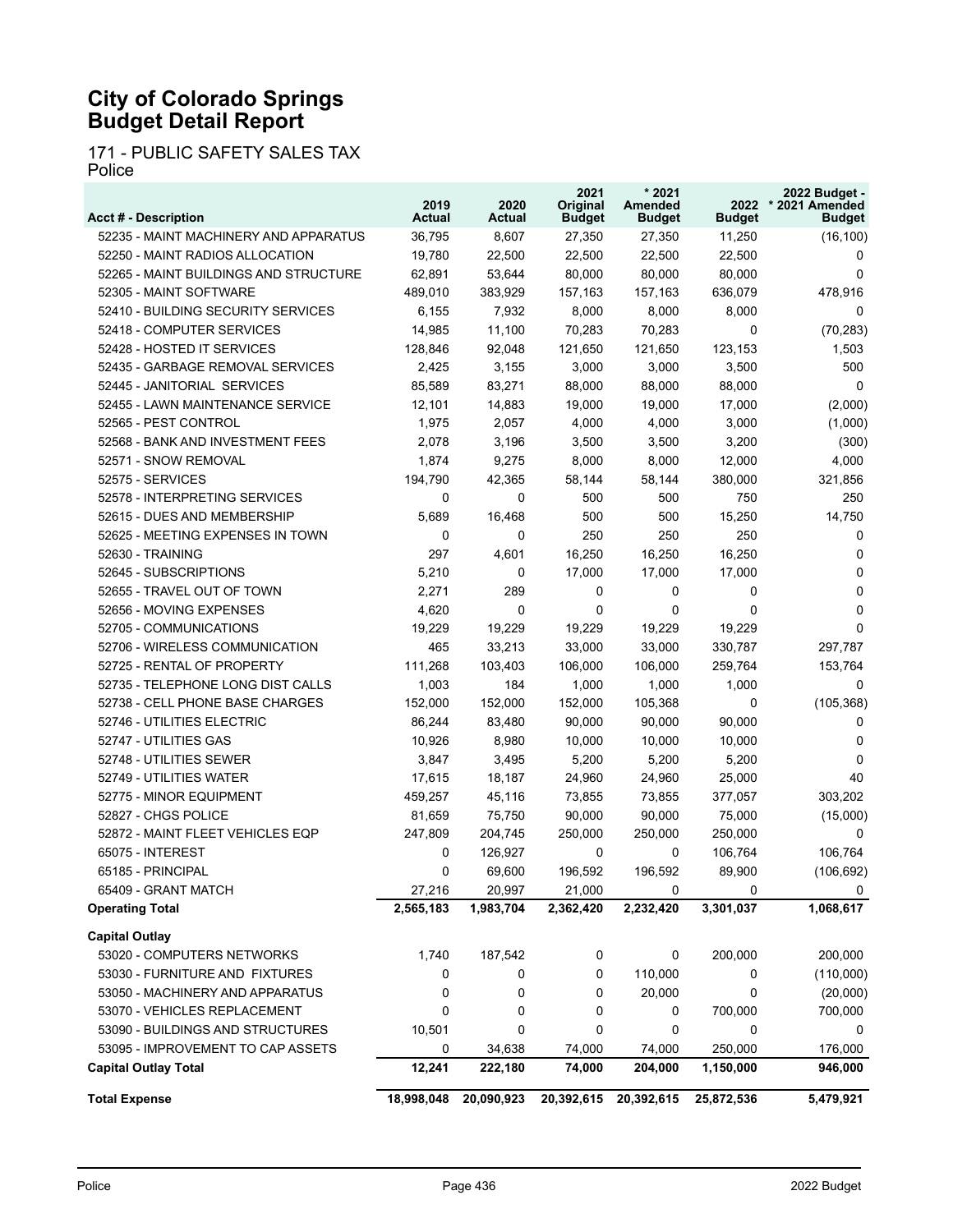#### 171 - PUBLIC SAFETY SALES TAX Police

| <b>Acct # - Description</b>       | 2019<br>Actual | 2020<br><b>Actual</b> | 2021<br>Original<br><b>Budget</b> | $*2021$<br>Amended<br><b>Budget</b> | 2022<br><b>Budget</b> | 2022 Budget -<br>* 2021 Amended<br><b>Budget</b> |
|-----------------------------------|----------------|-----------------------|-----------------------------------|-------------------------------------|-----------------------|--------------------------------------------------|
| <b>CIP Total</b>                  | 1,143,283      | 446.849               | 0                                 | 0                                   | 0                     | 0                                                |
| <b>Grand Total</b>                | 20.141.331     | 20,537,772            | 20.392.615                        | 20.392.615                          | 25.872.536            | 5,479,921                                        |
| Revenue                           |                |                       |                                   |                                     |                       |                                                  |
| 42620 - ENTERPRISE FUND UTILITIES | (269)          | 0                     | 0                                 | $\mathbf{0}$                        | 0                     | 0                                                |
| 44055 - REIMBURSEMENT ACCT        | 50.552         | 53,389                | 50,000                            | 50,000                              | 50.000                | 0                                                |
| Total Revenue                     | 50.283         | 53.389                | 50.000                            | 50.000                              | 50.000                | 0                                                |